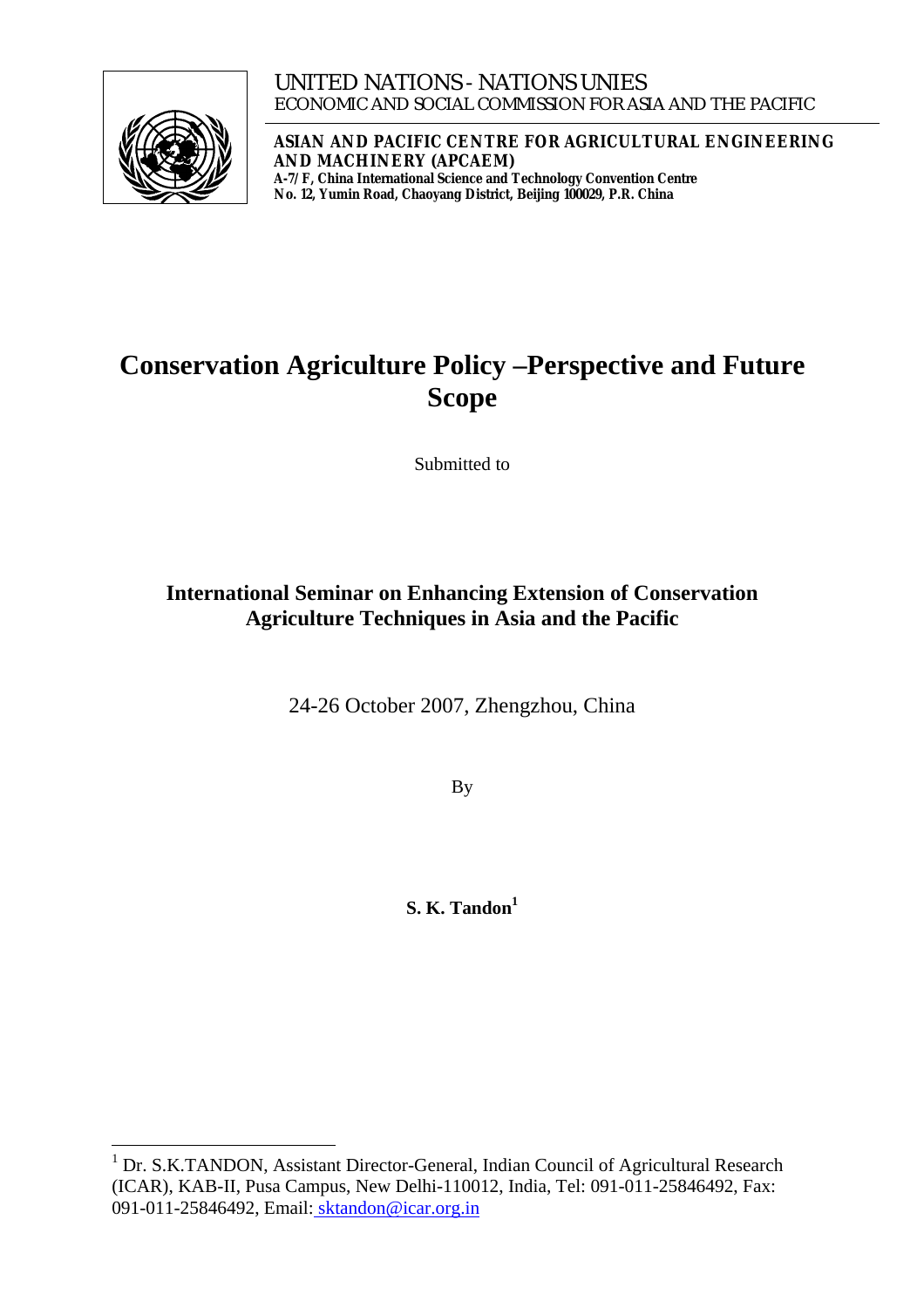### **1. Introduction**

Agriculture is an energy conversion process. It is both a producer and a consumer of energy. Agriculture provides food, feed and fibre. The introduction of high yielding verities of major crops like wheat, rice etc. in India in mid-sixties paved the way for important technological changes and led to precedented rise in the crop yield and land productivity in many parts of the country. Green revolution led to self-sufficiency in food grains with the production reaching 203 millions tons(Mt) in 1998-99 as against 50 Mt in 1950-51. This increase production could be achieved due to increased sue of inputs such as fertilizer, irrigation water, diesel, plant protection chemicals, electricity etc. which demands more energy in the form of human, animal and machinery. Total commercial energy use in agriculture increased nearly five fold with growth rate of 11.8 percent between 1980-81 to 1994-95, but the share of agriculture in total energy consumption in the country increased marginally from 2.3 top 5.3 percent during the same period. These gains of green revolution were accompanied by widespread problems of resource degradation and environmental pollution, which now pose a serious challenge to the continued ability to meet the demand of an increasing population and lifting people above the poverty line. Apart from this, Green House Gas (GHG) emissions are also accounted for enteric fermentation from livestock, manure management, rice cultivation, and burning of agriculture residues.

The fuel crisis in 70's and growing uncertainty in the supply of hydrocarbons and the concern on growing environmental pollution caused by inefficient use of energy were the main factors which led to increasing emphasis on energy efficiency and conservation the world over. With conventional energy sources depleting at a fast rate on account of increasing demand, energy has emerged as one of the most important considerations in design and management of agricultural operations in recent times. Increasing demand on energy from agricultural sources has resulted in large scale deforestation, soil erosion and loss of fertility on one hand and in manifold increase in the requirement of commercial energy in the farm sector on the other. The highly mechanized food system of USA uses about 16.5 per cent of total national energy, about 80 per cent of which is provided by petroleum products in the form of fuel for engines, synthetic fertilizer and agro-chemicals.

One of the most productive agricultural regions of the world is the Indo-Gangetic Plains (IGP) of the sub-continent. This is the home of the rice-wheat system that occupy 24 million ha of cultivated land in Asian subtropics. Nearly 1.8 billion people of South Asian countries of Bangladesh, India, Nepal and Pakistan depend on food and 60 per cent of them on gainful employment and livelihood on agriculture. Rice-Wheat systems are critical to South Asian food security. About 30% of rice and 42% of wheat in the region is grown in the IGP of India, Pakistan, Bangladesh and Nepal. The average area under rice-wheat systems in the sub-continent is about 13.5 m-ha (India 10.5 m-ha, Pakistan 1.6 m-ha, Bangladesh 0.8 mha and Nepal 0.6 m-ha). The rice-wheat system occupy another 10.m ha in China. Rice-wheat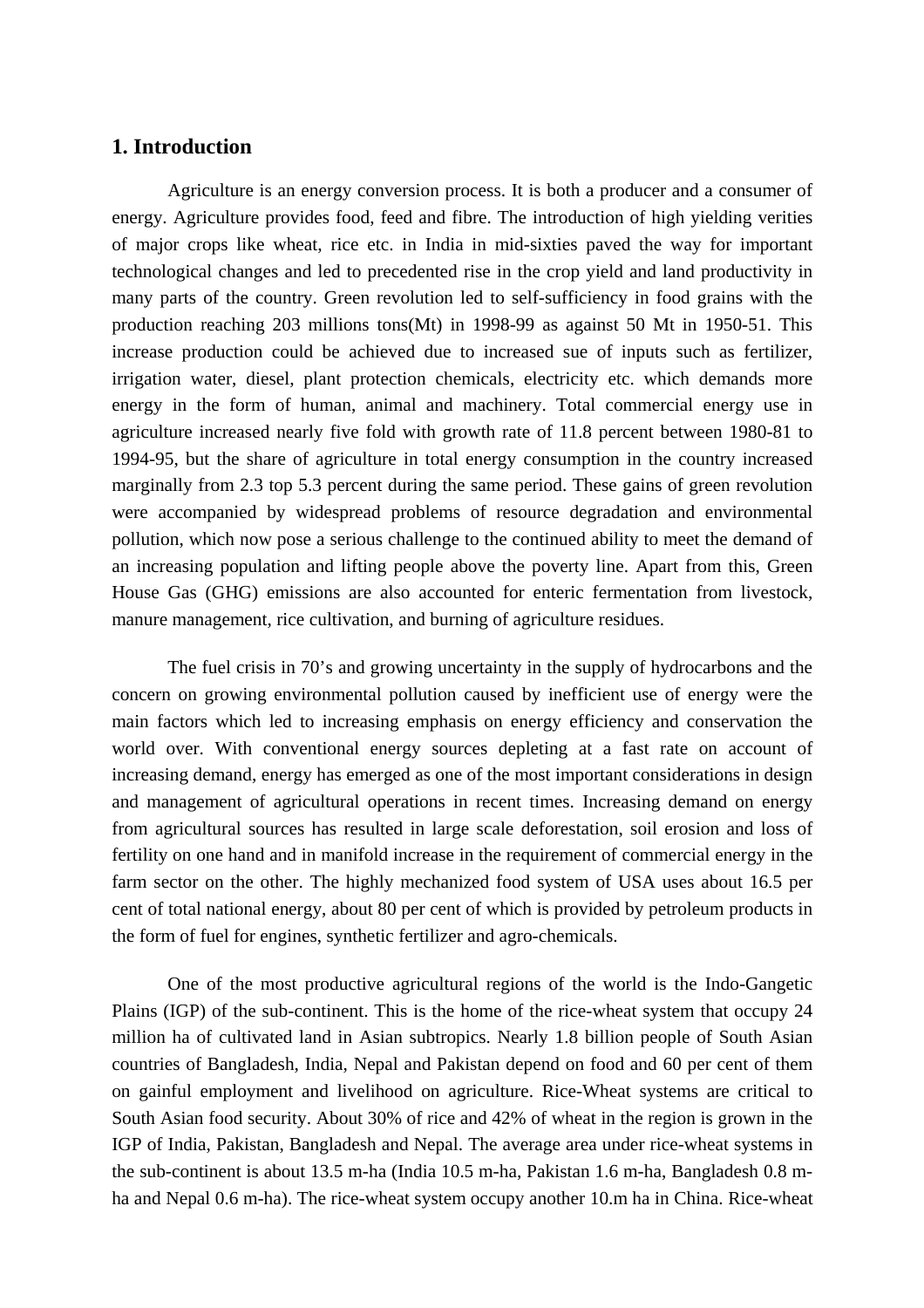cropping system is an important cropping system in India and contributes to 52% of India's total food production. Practicing rice-wheat systems for past several decades have however fatigued, the natural resources base resulting in declining factor productivity in many areas. The pressure on natural resources are immense: soils are less able to sustain crops as a result of continuous and intensive cropping and reduced organic matter levels. The development of sodicity and salinity on irrigated land and depletion of ground water in areas irrigated by tubewells and water quality concerns have brought about heightened awareness of the need for the judicious use of water. Tillage costs are rising, which accentuates the already serious labour shortage during peak periods of land preparation and harvest. For these and other reasons, the sustainability of these systems is in question. This has forced the scientists to develop new technologies that are able to enhance the sustain cereal production without compromising the quality of natural resources. A Consortium of South Asian National Agricultural Research Systems (Bangladesh, India, Nepal and Pakistan), International Centres (CIMMYT, CIP, ICRISAT, IRRI & IWMI), Advanced Research Institutions (ARIs), NGOs and private enterprise and farmers group was formed to address concern of the ricewheat systems. This consortium known as the Rice-Wheat Consortium (RWC) for the Indo-Gangetic Plains (IGP) is convened by CIMMYT and is one of the eco-regional initiatives of the CGIAR. This brought together researchers, extension services, farmers and machinery manufacturers to interact and bring out technologies to sustain rice-wheat system and introduction and adoption of conservation tillage and conservation agriculture.

In India, the extensive cultivation of crops to get higher yields have resulted in intensive resource degradation problems, for example declining water tables in the high productivity northwest irrigated region seriously constrain productivity and ecology of the region. High level of fertilizer use and decreasing use efficiency are increasingly contributing to groundwater pollution and increased emission of green house gases (GHGs). High level of pesticides used in many areas have become a major health hazard. Thus with continuously deteriorating resources, widespread problem of water contamination and eroding ecological foundation, sustainability of agriculture is becoming highly unsustainable and many farmers have committed suicide due to crop failure and debt. Hence, efforts have been made to conserve resources by following Conservation Agriculture (CA).

Tillage, interculture, irrigation, harvesting and threshing operations consume maximum energy. As tillage consumes maximum energy hence, efforts were started world over in 70's to reduce energy use on the farm by efficiently applying different inputs and by reducing the number of tillage operations to bare minimum for seed bed preparation to get higher or equivalent yield. This led to development of Zero-till drills & gave rise to the concept of Conservation Tillage. Conservation Tillage are practices that leave crop residues on the surface which increases water infiltration and reduces soil erosion.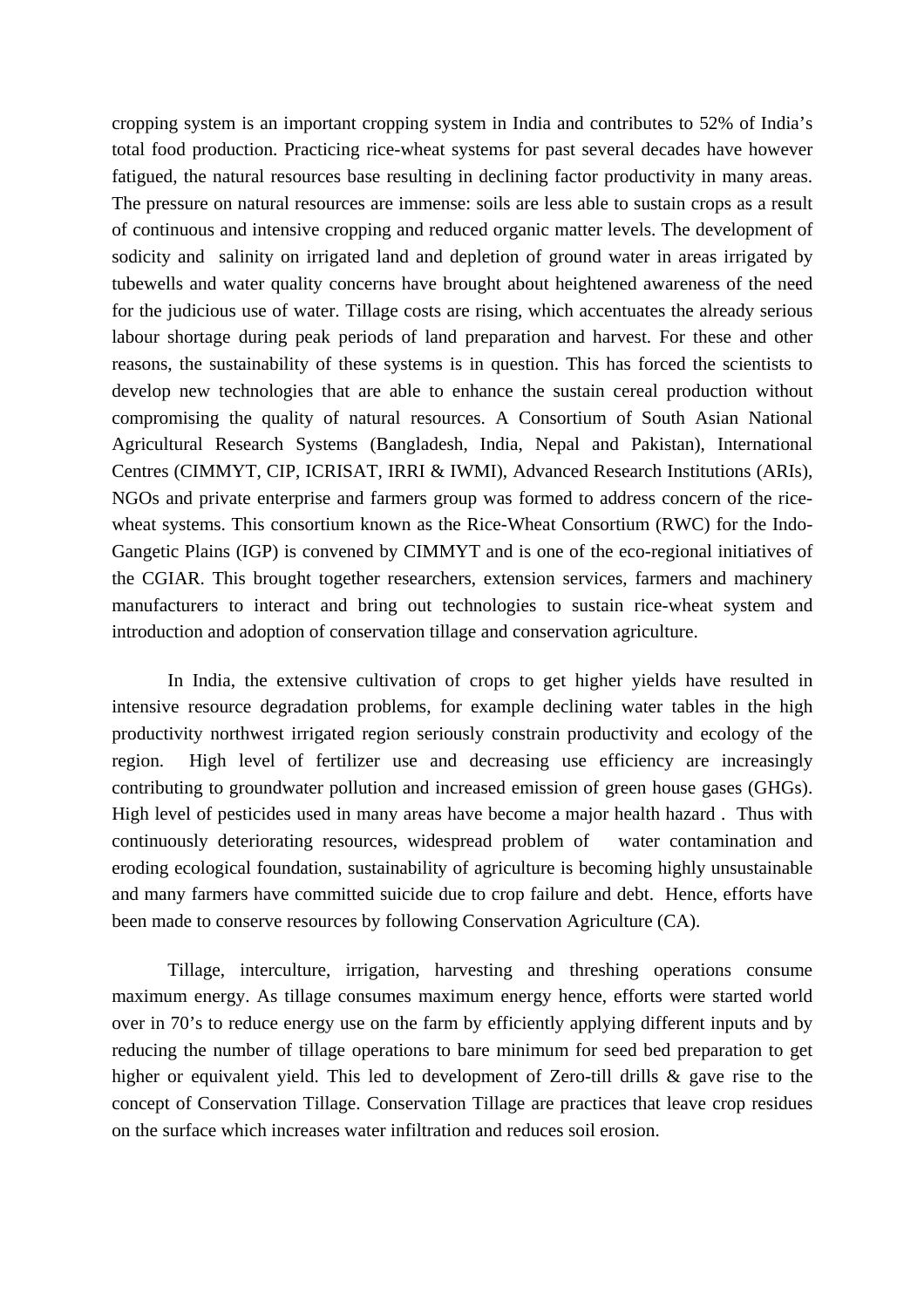Zero till drills are specialized machines which can directly sow a crop in the standing stubbles of previous crop without any land preparation. A good number of studies have been conducted to compare the effect of zero-till drills and conventional methods in India, Bangladesh, Pakistan and Nepal . Results of the studied showed that there was no difference in yield between zero drilled crops and conventionally sown crops. Use of these zero-till drills resulted in saving in fuel, time, labour and cost of operation.

The Conservation Tillage studies resulted in adoption of Conservation Agriculture (CA) to reduce excessive use of inputs, such as seeds, fertilizer, chemicals, water and excessive tillage resulting in degradation of land and environmental pollution. The CA refers to the system of raising crops without tilling the soil while retaining the crop residues on the soil surface. The aim of CA is to conserve, improve and make efficient use of natural resources, such as soil, water, fossil fuels through integrated management. It also aims to conserve environment and helps in sustainable and enhanced agricultural production. It also helps in maintaining a permanent or semi permanent soil cover which act as a mulch. This mulch helps to protect the soil from sun, rain and wind and also act as a feed to soil biota. The soil microorganisms and soil fauna take over the tillage function and soil nutrient balancing. A good number of equipment such as rotavator, laser land leveler, zero-till drill, roto-drill, strip till drill, one pass equipment, happy seeder, sprinklers, straw cutter cum spreader, straw baler, straw combine have been developed and are being propagated for CA. Keeping in view the increase use of natural resources and environmental pollution, a large number of studies on conservation tillage and conservation agriculture have been conducted world over and these are discussed in the paper along with CA policies being followed and their implications.

### **2. Conservation Agriculture**

In India, due to increased population, the demand for food production has increased and it has put pressure on land to get more output from the same field. This has resulted in over exploitation of natural resources with the result, the water table has gone down, in some places due to building of canals to apply water, the water table in these areas have gone up with the result the salts have leached above soil surface, the excess application of chemicals have polluted the ground water and burning of farm residue to clear the fields for sowing next crop have resulted in environmental pollution and CHGs. This has resulted in adoption of Conservation Agriculture (CA). This word is an offshoot of Conservation Tillage studies conducted for promoting use of zero till drills and reduced tillage.

Excessive tillage causes the soil to become denser and compacted, increases run off and soil erosion and reduces organic content due to burning of crop residues. It also leads to droughts becoming more severe and soil becoming less fertile and less responsive to fertilizer. To address to these concerns it is felt that sustainable production system can be achieved when the basic principles of good farming practices are applied. The terminology adopted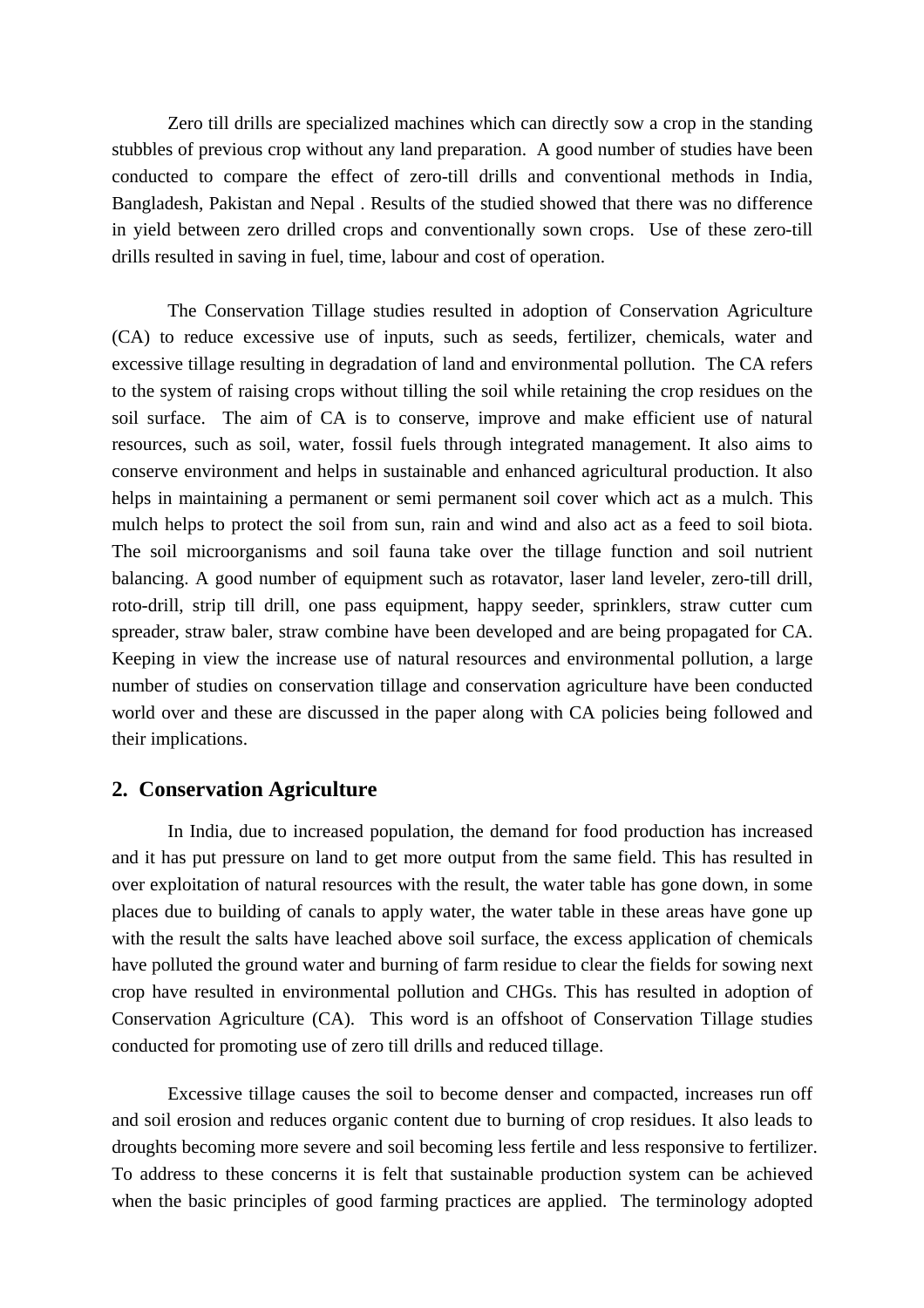for such systems by FAO, ECAF & other organization is Conservation Agriculture(CA). Many definition of CA have been given by different researches which are given below.

CA refers to the system of raising crops without tilling the soil while retaining the crop residues on the soil surface. Land preparation through precision land leveling and bed and furrow configuration for sowing crops further enables improved resource management.

CA aims to achieve sustainable and profitable agriculture and subsequently aims at improved livelihoods of farmers through the application of three CA principles; minimal soil disturbance, permanent soil cover and crop rotation.

CA aims to conserve, improve and make more efficient use of natural resources through integrated management of available soil, water and biological resources through integrated management of available soil, water and biological resources combined with external inputs. It contributes to environmental conservation as well to enhanced and sustained agricultural production. It can also be referred to as resource efficient/resource effective agriculture

Conservation Agriculture can also be defined as a range of soil management practices that minimize effects on composition, structure and natural biodiversity and reduce erosion and degradation. Such practices may include precise land leveling by laser leveler to save water, direct sowing or drilling/ no-tillage reduced tillage/tillage for timely sowing, surfaceincorporation of crop residues and establishment of crop in annual and perennial crops to add organic matter to the soil and avoid burning of straw thereby reducing pollution and use of straw combine followed by bailer to collect the straw lying in the field. The soil is thus protected from rainfall erosion and water runoff, the soil aggregates, organic matter and fertility level naturally increase, soil compaction is reduced and use of fossil fuels and GHG emissions are also reduced. Furthermore less contamination of surface water occurs, water retention and storage is enhanced, which allows recharging of aquifers.

CA can be seen as a new way forward, for conserving resources and enhancing productivity to achieve goals of sustainable agriculture, which demands a strong knowledge base and a combination of institutional and technological innovation. It is being perceived by practioners as a valid tool for sustainable land management. Hence, it is being promoted world over including IGP.

Conservation Agriculture permits management of soil and water for agricultural production without excessively disturbing them. Presently CA has assumed importance in view of the widespread degradation of natural resources leading to increased cost of production, unsustainable resource use, environmental pollution and health of ecosystems. Therefore, it is very important that CA practices are adopted in different agro-ecological regions without delay. Govt. in world over started giving incentives to the farmers to practice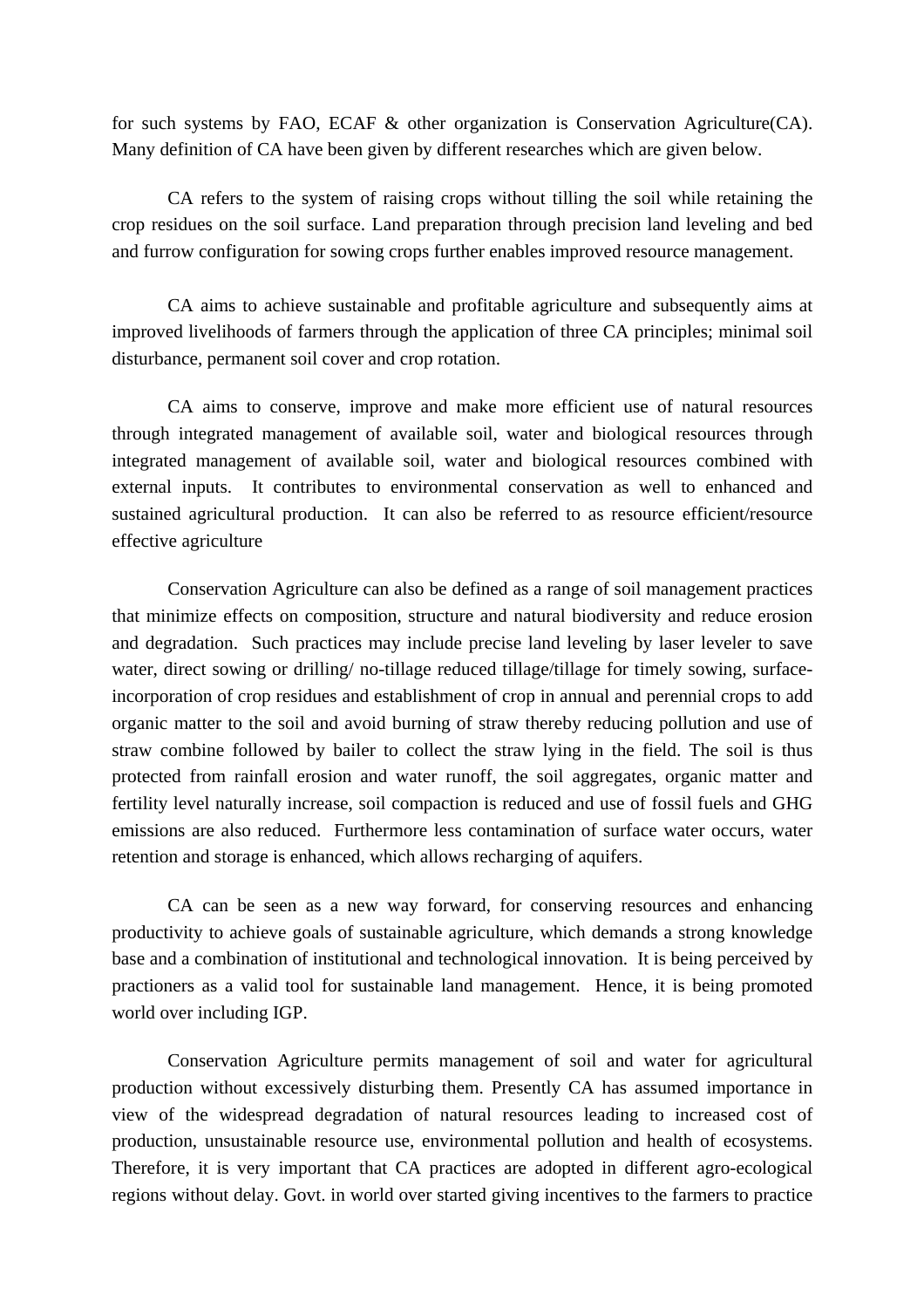CA and some even formulated conservation policies. Various conservation tillage practices such as zero tillage, minimum tillage, reduced tillage, ridges and furrow method, broad bed and furrow & raised & sunken beds of different widths have been evaluated in different types of soils to reduce land preparation operations and to save energy.

Conservation Agriculture has the potential to emerge as an effective strategy to the increasing concerns of serious and widespread natural resources degradation and environmental pollution, which accompanied the adoption and promotion of green revolution technologies since the early seventies. The key challenge today is to adopt strategies that will address the twin concerns of maintaining and enhancing the integrity of natural resources and improved productivity; while improvement of natural resources takes a lead as it forms the very basis for long term sustained productivity. CA practices in different agro-ecological regions, identifying the technological, socio-economic policy and institutional constraints, defining agenda for R&D and identifying institutional mechanisms for promoting the strengthening participation of range of stakeholders as a means of seeking a way forward.

Strong linkages between resource degradation and poverty and that CA must be considered a route to sustainable development. Globally CA systems are being adopted in over 80 million ha largely in the rainfed areas. The countries where the system is being adopted and promoted extensively include US, Brazil, Mexico, NewZeland, Australia, Argentina, Canada, South Asia, China etc. Unlike, in the rest of the world, in India and other South Asian countries spread of CA technologies is taking place in the irrigated Indo-Gangetic plains where rice-wheat cropping system dominates. CA systems have not yet taken roots in other major agro-eco regions, like rainfed, semi-arid tropics, the arid regions or the mountain agro-ecosystems in India. While the basic principles, which form the foundation of CA practices , i.e. no-tillage and surface managed residues are well understood, adoption of these practices under varying situations is the key challenge. Issues related to technology needs and inputs management addresses some of these basic issues for transition to CA. The Technologies challenges related to development, standardization and adoption of farm machinery for seeding with minimum soil disturbance, developing crop harvesting and management systems with residues maintained on soil surface and developing and continuously improving site specific crop, soil and pest management strategies will optimize benefits from the new system.

Emphasis needs to be given to enhancing livelihood opportunities rater than increasing yields. CA marks an evolutionary change through a process of learning that offers the opportunity and a means to achieving policy goals. CA has to offer a way to address broader livelihood issues. The new institutional arrangements must be based on a good understanding of the features that distinguish the principles and practices of CA from the conventional R&D approach. Institutional mechanisms are required to ensure that CA is seen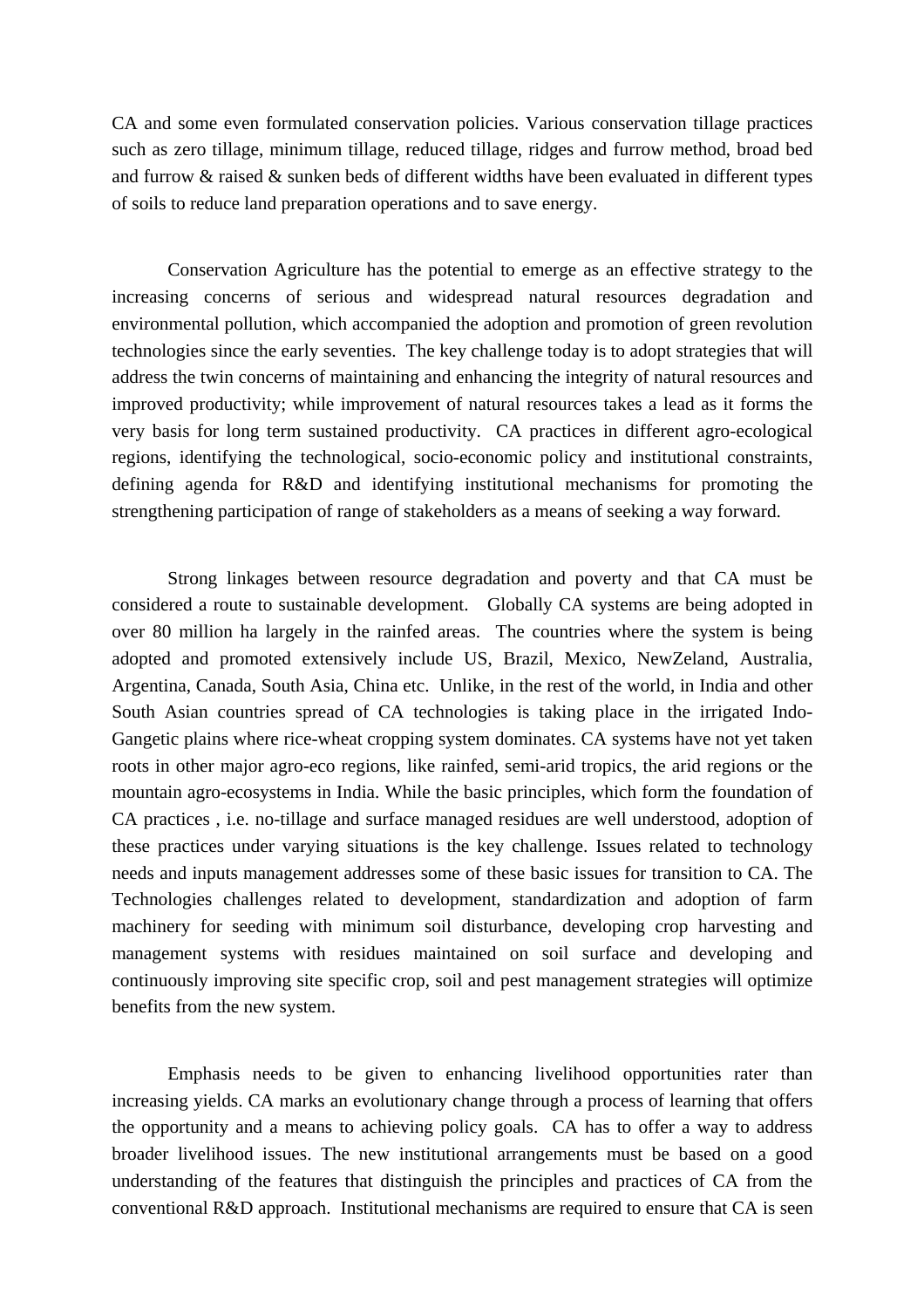as a concept beyond agriculture. Institutionalizing the role of research, extension and farmers in such a way that the partnership among these stakeholders might be strengthened right from the beginning of the project, which helps building up sense of enabling of ownership among them. CA must aim at broad livelihood strategies and move towards forming conservation villages with appropriate agribusiness strategies to increase employment in areas where it is adopted. However, caution must be taken to avoid blanket adoption of CA just every where, it should be site specific and need based. CA is now considered a route to sustainable agriculture. Spread of CA, therefore will call for a greatly strengthened research and linked development efforts. CA requires a new way of thinking from all concerned, Along with this "new way of thinking agriculture", there is already enough technical and agronomic evidence that could positively influence farmers contemplating the adoption of CA principles.

It is estimated that about 2 billion ha. area in the world is affected by various forms of land degradation which include water erosion (1.1 billion), wind erosion (0.55 billion), chemical degradation (0.24 billion) and physical soil degradation (0.08 billion). According to latest estimate using global assessment of soil degradation of guideline, about (188 m. ha; 57%) of land is potentially exposed to various degradation forces, of which water erosion constitutes a major section of 148.9 m. ha; 45 % and the remaining 38.9 m ha ;12% suffer from wind erosion (13.5 m ha; 4.1%), chemical degradation (13.8 m ha; 4.2%) and physical degradation (11.6 m ha:3.6%). The major factors responsible for large scale degradation are deforestation, unsustainable fuel wood and fodder extraction, shifting cultivation, overgrazing, non adoption of adequate soil conservation measures, improper crop rotation, indiscriminate use of agrochemical such as pesticide, improper planning and management of irrigation system and extraction of groundwater in excess of the recharged capacity.

Since land and water will be shrinking resources for agriculture, there is no option in the future except to produce more food and other agricultural commodities from less per capita arable land and irrigation water. In other words, the need for more food has to be met through higher yields, per unit of land, water, energy and time. Hence, there is need to evolves a scientifically land use system, a sound Conservation Agricultural Policy and Mission Oriented Programme.

According to National Agriculture Policy, India must achieve a growth rate of 3-4% per annum in agricultural sector, and food grain production of 400 m.t. by 2020. Now the question is how to achieve this target and growth rate. This can only be achieved through mechanization, use of efficient machines and developing agronomics practices suited to agricultural machines and following Conservation Agriculture.

#### **2.1 Need for adoption of CA and mechanism for accelerating adoption**

Due to intensive cropping the quality of soil is on decline. Current nutrient management practices result in inefficient use of nutrients applied through chemical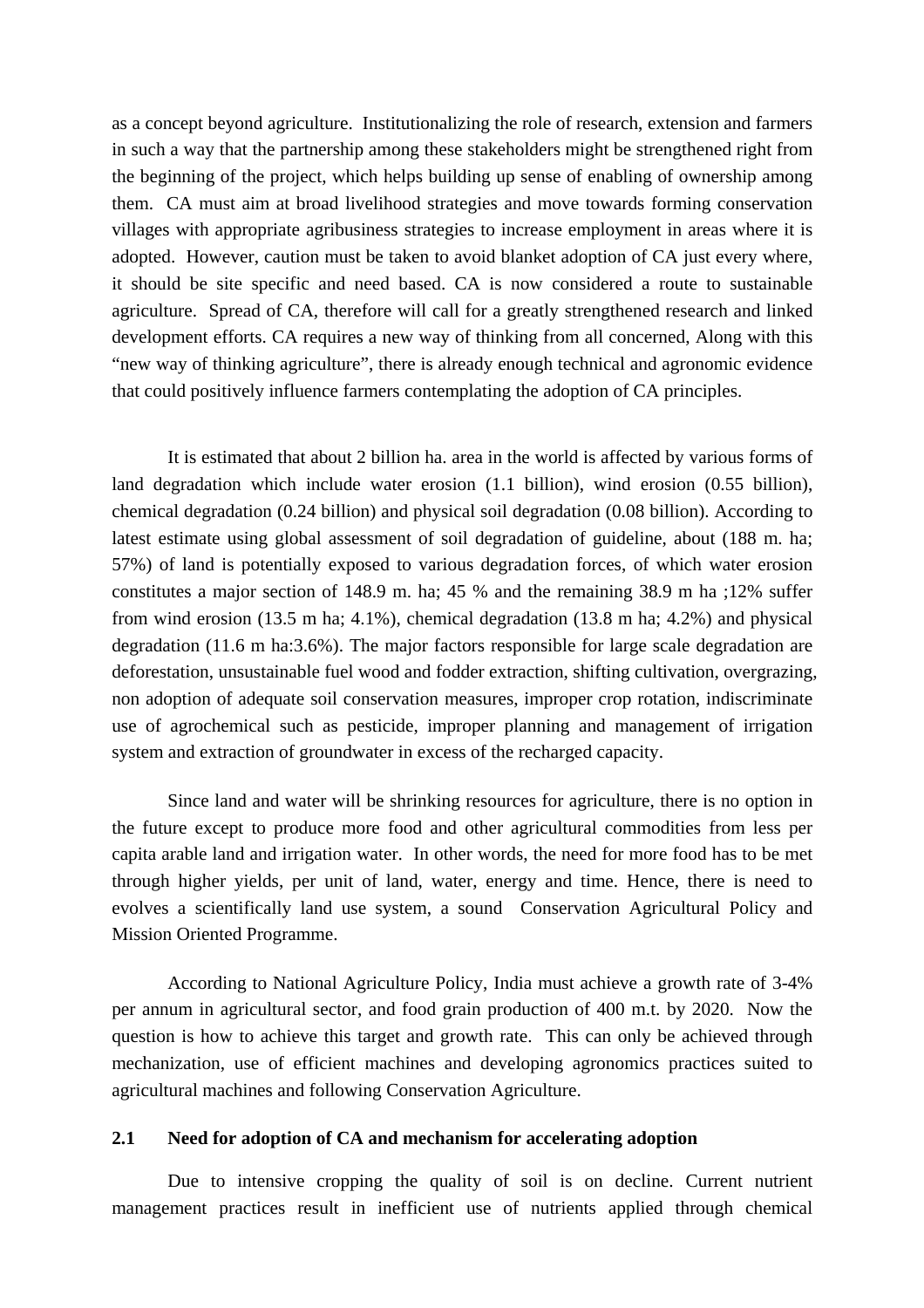fertilizers, resulting in increasing environmental problems, decline in the quality of groundwater due to either rising of salts in soil due to water logging or due to either leaching of salts into the soil, increasing emissions of GHGs etc. Current Cropping systems (R-W) in IGP are also carrying out exploitation of groundwater resources, reinforcing that current agricultural practices and policies are contributing to fast degradation of resource base and unsustainability of production system. Hence, the important question is how to stop this degradation and make agriculture more sustainable. This can be met by adopting CA which will differ from soil type, to rainfall, climate and socio economic situations. Hence, technologies have to be evolved keeping in mind the rural situation in a participating mode.

In "Green Revolution" era in India efforts were to enhance productivity of certain crops but the new challenge is efficient resource use and conservation to ensure that earlier gains can be sustained and further enhanced to emerging challenges and needs. CA has emerged as a new way forward to achieve the goals of sustainable Agriculture in response to resource conservation challenges. This will call for developing new strategies and promotion of new technologies to enhance production, productivity and formulation of long-term perspective.

Some of the doubts about CA are whether it can applied to small farms, disease problems due to residues left in the field, application only to grain crops or other crops and whether applicable to all type of soils and works in certain climates. Well it can be applied to all farm size, there are no disease problem and it will depend upon crop rotations followed. It can be used in wide range of other crops such as sugarcane, potatoes, pigeon pea, cotton, potato, fruits and vine. It can be practiced in all type of climates and soils. The only caution that needs to be taken is to control weeds.

R-W systems occupy 12 m. ha. and contribute more than 80% of the total cereal production in the RWC countries. The continuous production of rice-wheat has resulted in degradation of land, lowering of water table, contamination of water, environmental pollution of air due to burning of straw, excessive fuel usage to run the tractor and engines for performing various farm operations, thus threatening food security in the region and declining factor productivity in many areas. Satisfying the demand of growing population, preserving the agricultural natural resource base, and improving livelihoods are huge challenges.

For accelerating the adoption of these Resource Conservation Technologies (RCT), there is need to expand stakeholders participation, encourage farmer testing, use modern knowledge management tools and provide suitable logistic support as adopted by the Ricewheat Consortium and it has been a success.

### **2.2 Advantages of CA**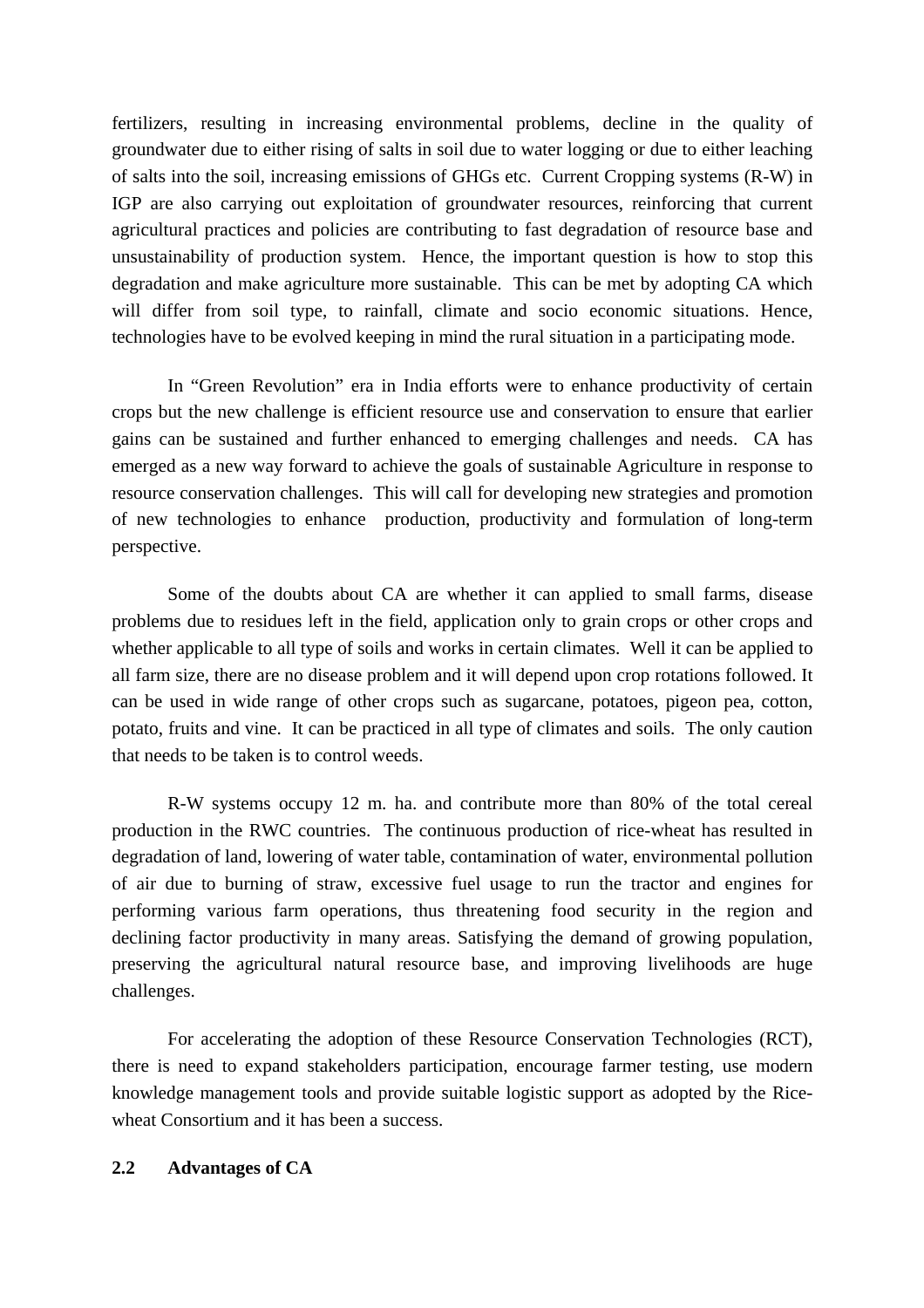- Reduces labour, time and fuel costs
- Reduces overall cost of operation
- Reduce use of fossil fuel leads to less environmental pollution
- Reduces soil compaction due to less trafficability
- More yields in dry years.
- Saving in water.
- Less soil erosion.
- Less environmental pollution, Carbon sequestration (green house effect).
- Less bleaching of chemicals  $\&$  solid nutrients into ground water.
- Less pollution of water
- Increased crop intensity
- Recharge of aquifers due to better infiltration

## **2.3 Disadvantages of CA**

- Formation of hard pan below soil surface due to zero tillage and requires use of subsoiler to break hard pan after 5-7 years.
- Need to control weeds by using herbicides thus increasing cost.
- Not suitable to all crop rotations.
- May result in soil borne pests and pathogens in transition stage.
- High cost of machinery such as, laser land leveler, zero-till drill, strip till drill, raised bed planter, straw cutter cum incorporator, straw combine, straw baler, biomass digesters.
- It may also result in low yields.

# **3. Studies on Conservation Agriculture**

## **3.1 Conservation Tillage/Reduce Tillage/ Minimum Tillage/ Zero Tillage Studies conducted by different Countries**

Tillage is mechanical manipulation of soil to get condition favorable for crop growth. Primary tillage is done to open the soil which is followed by secondary tillage to break the clods into small sizes followed by planking to get a leveled well prepared seedbed. Tillage of one of the such operation which is responsible for 30% of the total expenditure on crop production. Increased energy cost, increased soil erosion, environment pollution and rising cost of crop production and protection have led agricultural producer and scientists to adopt Conservation Tillage practices. Different equipment such as, mould board plough, disc plough, rotavator, disc harrow, cultivator and leveler are used to obtain a well pulverised seedbed. Tillage consumes a large amount of energy (1600-MJ/ha for wheat and 2200-2600 MJ/ha for paddy). The energy consumed depends upon type of equipment used, width and depth of operation, soil condition like, moisture content, type of soil, crops grown etc. To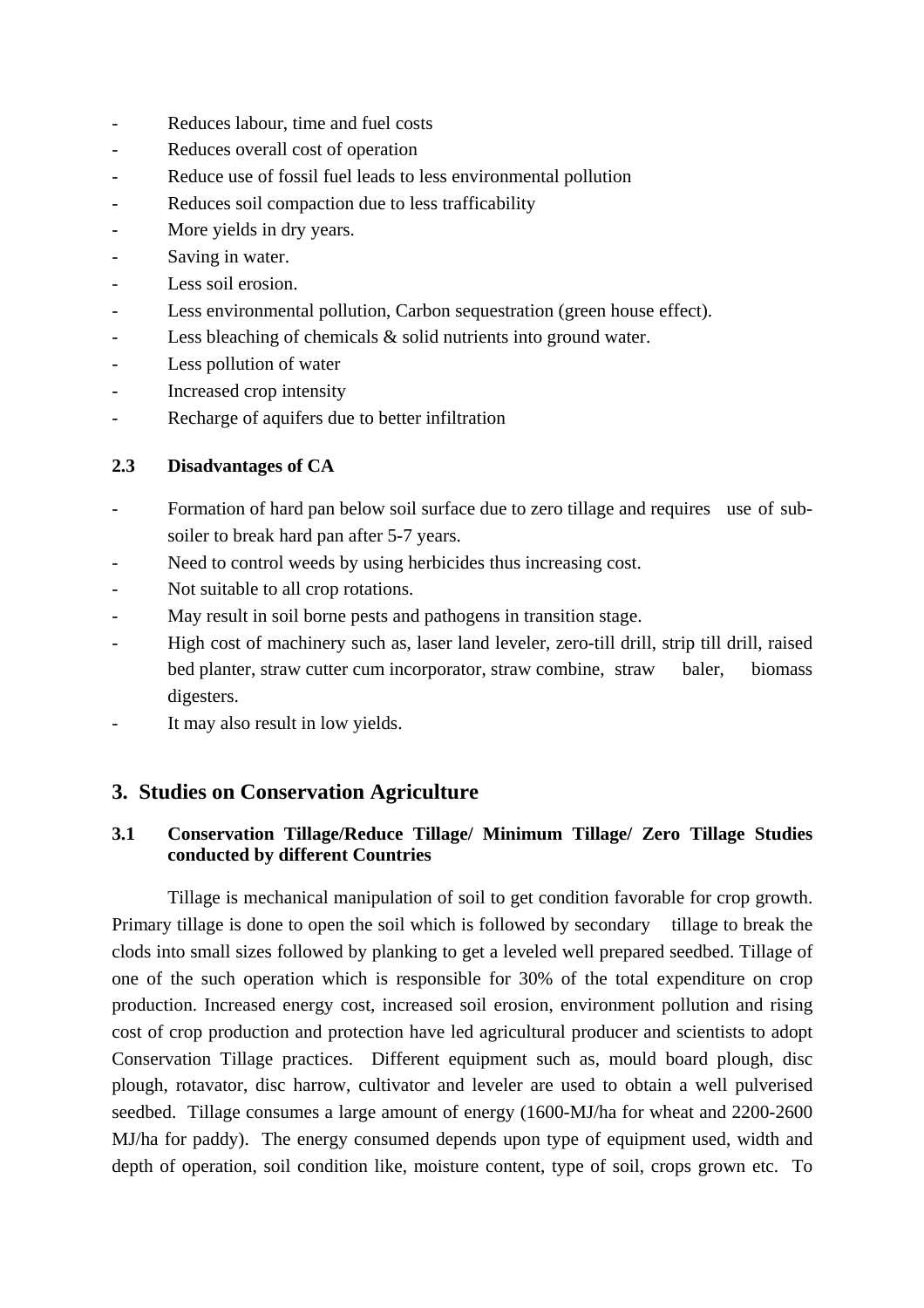reduce energy use during tillage different equipment like rotavator, zero till drill, strip till drill, happy seeder etc. have been developed and are being used world over.

To reduce energy requirement during tillage operations a large number of studies have been conducted to see the effect of reduced tillage on soil loss and yield. In a study conducted by Bateman and Bowers(1962) on Agricultural Engineering Experiment Field and at farmers' field in Illinois there was found to be no difference in yield of corn between conventional tillage and minimum tillage fields. As can be seen from Table 1, minimum tillage gave higher yields than conventional tillage in 12 of the 70 comparisons, and lower yields in 13 of the comparisons. Both the decreases and the increases averaged 13 bushels an acre. According to conservative estimates, only about half as much soil is lost with minimum tillage as with conventional tillage.

| <b>Comparison made</b>                                                                                                               | of<br>No.           | <b>Harvest population per acre</b>                 |                                              | Yield, bushel per acre                      |                                        |
|--------------------------------------------------------------------------------------------------------------------------------------|---------------------|----------------------------------------------------|----------------------------------------------|---------------------------------------------|----------------------------------------|
|                                                                                                                                      | Comparison<br>$s^n$ | <b>Conventional</b><br>Tillage <sup>b</sup>        | <b>Minimum</b><br><b>Tillage<sup>c</sup></b> | <b>Conventional</b><br>Tillage <sup>b</sup> | <b>Minimum</b><br>Tillage <sup>c</sup> |
|                                                                                                                                      |                     | RESEARCH RESULTS ON AGRICULTURAL ENGINEERING FIELD |                                              |                                             |                                        |
| Total comparisions                                                                                                                   | 70                  | 14,500                                             | 14,000                                       | 95                                          | 93                                     |
| in<br>Comparisons<br>minimum<br>which<br>tillage gave higher<br>yields<br>than<br>conventional tillage<br>in<br>Comparisons          | 12<br>13            | 13,800<br>13,900                                   | 14,800<br>12,300                             | 97<br>90                                    | $110*$<br>$77*$                        |
| which conventional<br>tillage gave higher<br>min <sup>m</sup><br>yields<br>than<br>tillage<br><b>RESULTS OF DEMONSTRATION FIELDS</b> |                     |                                                    |                                              |                                             |                                        |
|                                                                                                                                      |                     |                                                    |                                              |                                             |                                        |
| Total comparisons                                                                                                                    | 16                  | 11,800                                             | 11,200                                       | 100                                         | 103                                    |

**Table1. Studies on Conventional and Minimum Tillage** 

Source: Bateman and Bowers( 1962)

n Each comparison was based on average of three to six replications for each treatment.

b Soil was ploughed and disked one to three times before planting.

 c. Soil was ploughed and planted with no major tillage operation between three operations. Methods included plough-planting; ploughing, with or without clodbuster, then planting; and ploughing then planting in the tractor tracks.

 \* **The difference between minimum-tillage yield and conventional tillage yield is significant.** 

Fuel crisis during 70s' forced the scientist to look for alternate sources of energy and its impact was also felt in agriculture. As tillage consumes maximum energy efforts were made to reduce tillage operation to bare minimum by following reduce tillage/ minimum tillage and zero tillage. This resulted in development and introduction of zero till drills/direct drilling machines, which could sow the crop without tilling and in the standing stubbles of the previous crop. Hence, experiments were conducted world over to see the effect of reduced tillage and zero tillage. A good number of specialized zero-till drills with floating-one, two and three disc openers were designed and introduced. At that time the idea was to obtain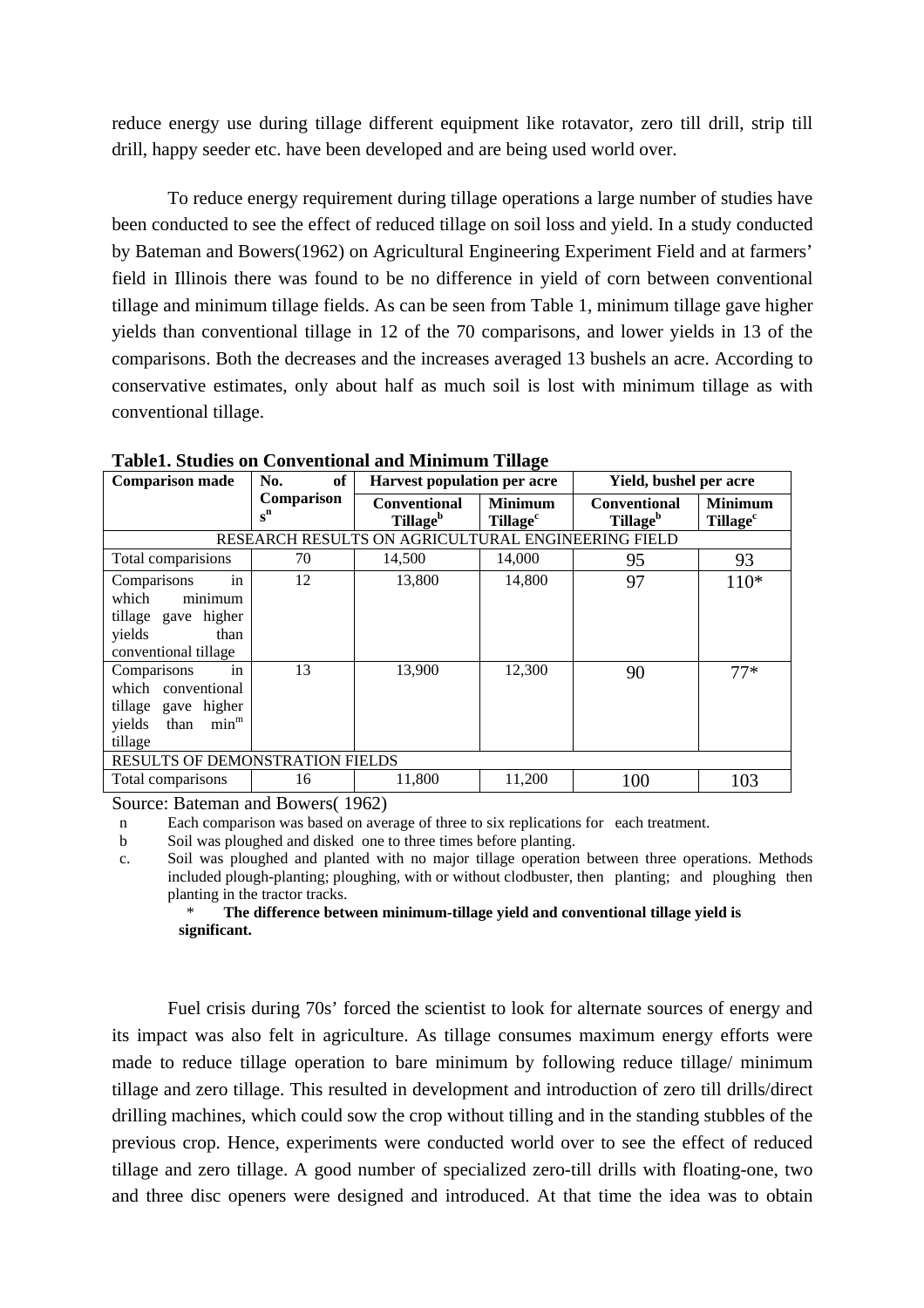comparable yield by reducing tillage operation to reduce fuel costs. As zero tillage involved sowing in fields of standing stubbles of previous crops hence, controlling of weeds using herbicides was felt. Few herbicides companies abroad and in India promoted zero tillage for their own selfish interest to sell their herbicides-"gramoxone". Experiments on reduced tillage and zero tillage were also conducted in U.K. The yields of zero tillage and conventional tillage fields were observed to be the same or comparable as given in Table 2. There was considerable reduction in fuel costs due to use of zero tillage.

| Hectares<br>sown in<br>40 <sub>hr</sub><br>week | <b>Treatments</b>                                                             | Fuel<br>cons<br>umed<br>(litre)<br>s) | Cost/ha<br>(E/ha) | Man<br>hr<br>requi<br>reme<br>nt<br>per<br>hecta<br>re |
|-------------------------------------------------|-------------------------------------------------------------------------------|---------------------------------------|-------------------|--------------------------------------------------------|
| 7.7                                             | <b>Conventional</b><br>tillage (1<br>ploughing $+3$<br>discking)              | 6.66                                  | 46.50             | 5.2                                                    |
| 10.8                                            | <b>Reduced</b><br>cultivation (2)<br>chisel plough<br>$+2$ disc<br>harrowing) | 3.88                                  | 37.50             | 3.7                                                    |
| 40.0                                            | <b>Direct</b><br>drilling (zero<br>$tillage +$<br>gramaxone)                  | 1.15                                  | 25.00             | 1.0                                                    |

**Table 2. Comparision of Conventional Tillage, Reduce Tillage & Zero Tillage in wheat in U.K.** 

**Source: Anonymous. "The 'Cult' of winter cereals" 1CI Publication** 

### **3.2 Conservation Tillage Studies conducted in India and other countries**

Rice-wheat crop rotation is the main rotation in South Asia, Nepal, Pakistan and Bangladesh. About 50% of land i.e. 402 m.ha of land of these South Asian countries is devoted to Agriculture For these nations, intensively cultivated irrigated rice-wheat system of Indo-Gangetic Plains are of great significance for the nations food security, fodder and food for the livestock and for hundreds of millions of rural and urban poor. Agriculture policies in the 1960 -70's also focused on increased coverage of high yielding verities, use of external inputs, and provision of irrigation. The Green Revolution technologies have remained the corner stone for South Asian Strategy for food security, rural development, conservation of natural resources and poverty alleviation.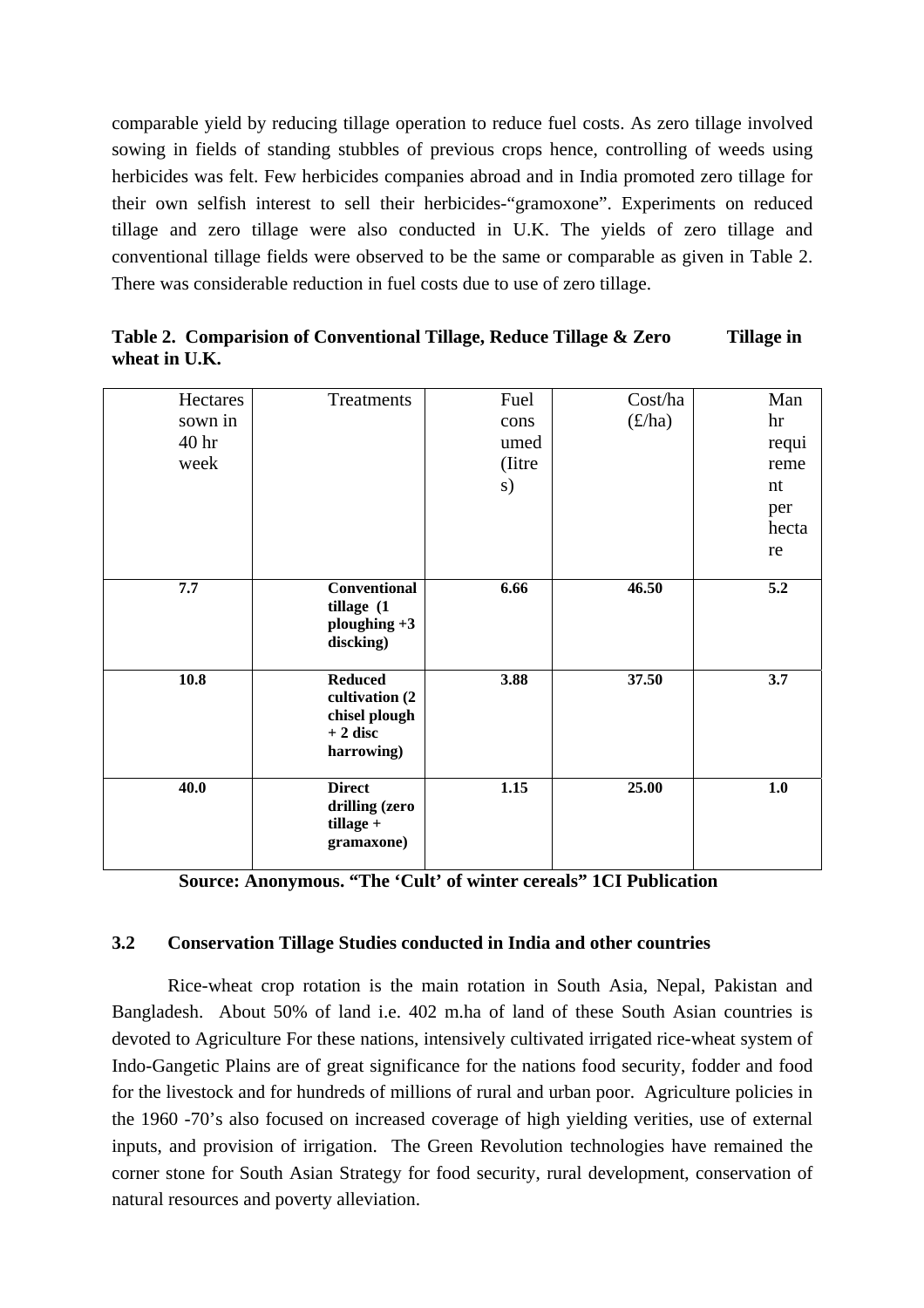Now there is evidence that rice-wheat system have fatigued the natural resource base. In the last decades, high growth rates for food grain production (wheat 3% & rice 2.3%) in these countries have kept pace with the population growth. However, the food security in these regions is under continuous threat due to increase in population. It is expected that these countries need to double their production by 2020 to meet the demand of the ever growing population from marginal quality land and water resources and also at the same time sustain environmental quality.

Anticipating a major upward shift in the energy demand and energy use pattern in the agriculture sector, the Indian Council of Agricultural Research(ICAR), New Delhi in the year 1971 initiated a multi-location project in the form of an All India Coordinated Research Project entitled "Energy Requirements in Intensive Agricultural Production" subsequently renamed and as "Energy Requirements in Agricultural Sector". The project envisaged to assess the energy use in various farm operations for different production sub-sectors of agriculture; locate critical components of use, and technique to improve system efficiency by reducing wasteful uses and make assessment of future energy demand. Intensive studies were undertaken on various aspects of energy usage in production agriculture in different agro-climatic regions in order to capture the dynamic energy use patterns in the country and to identify energy conservation techniques. A large amount of data has been collected with respect to energy use pattern for major crops in different categories (small, medium and large farms). The results have provided a bench mark of spatial and temporal variations in the energy use patterns in Indian Agriculture. The status of energy use efficiencies has been brought out along with possible ways to effect improvements. It has also generated a national perspective on research on energy use and management aspects in the country.

Efforts to promote zero tillage in India were started in 80's. The technology was promoted by Imperial chemical Industries Limited of U.K. to promote their chemical "Gramoxone" to control weeds in zero tilled wheat. One of the basic requirement of zero tillage is that the weeds must be controlled. Late sowing of wheat is a major problem in paddy-wheat cultivated areas, which results into decreased yield  $\omega$  1-1.5 % per day when planted after November. This happens due to late harvesting of paddy especially long duration basmati rice. Sowing of wheat with traditional method requires 7-8 days in field preparation that also delays sowing of wheat resulting in decrease in yield. Hence, for timely sowing of wheat, a conventional zero-till drill was developed by Shukla, Tandon &Verma (1981) at Punjab Agricultural University, Ludhaina. It consisted of conventional tractor drawn seed cum fertilizer drill with disc coulters attached in front of the fixed type furrow openers. It was used for sowing wheat in fields where paddy had been sown earlier. The performance of the zero till drill was found to be satisfactory and comparable yields were obtained under conventional tillage. It also resulted in saving in time, labour and fuel costs. The result of the study are given in Table 3.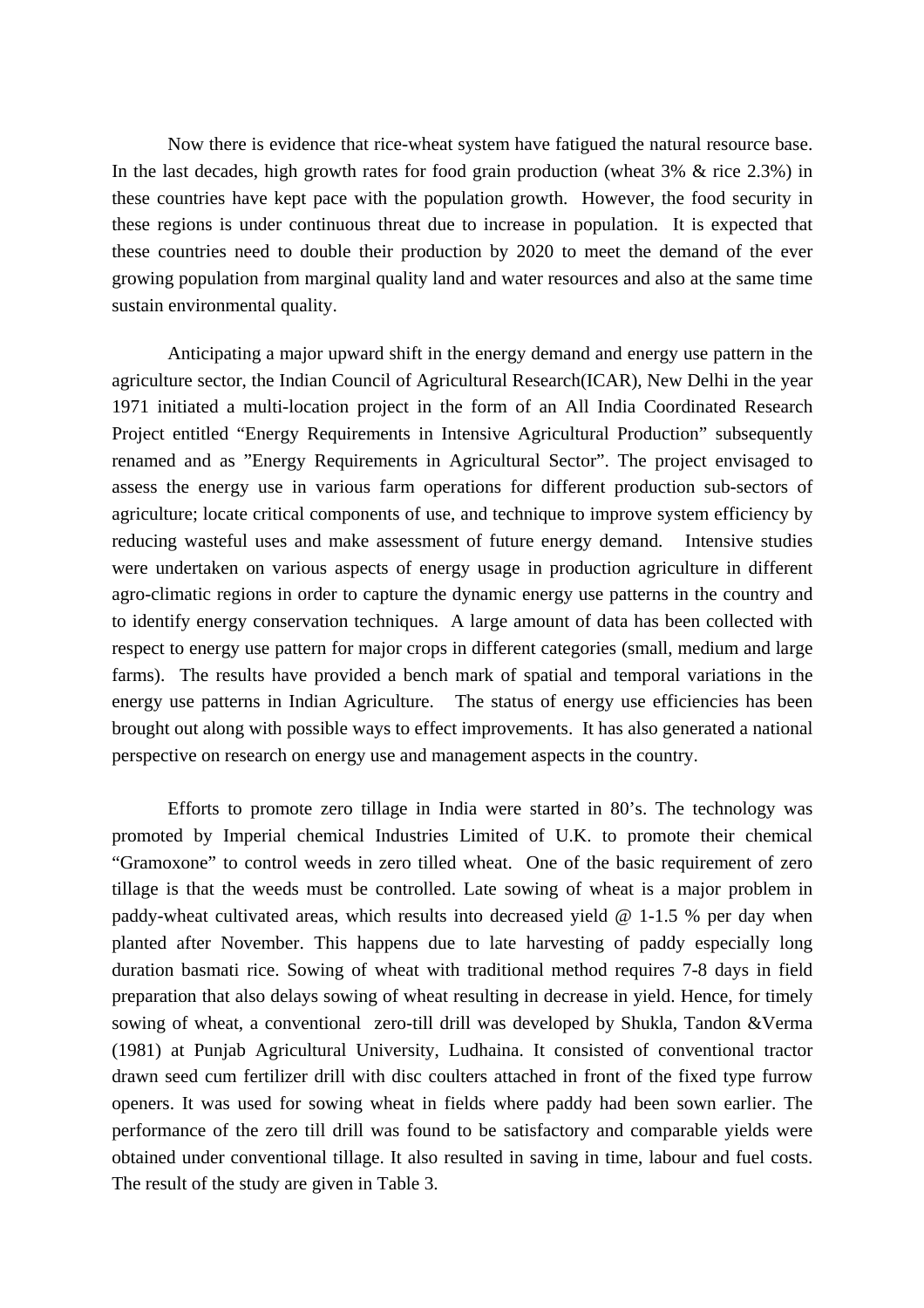| Field                   | Plot                    | Treatment    | Moisture   | Average | Wheat        |
|-------------------------|-------------------------|--------------|------------|---------|--------------|
| No.                     | No.                     |              | Content    | germina | Yield        |
|                         |                         |              | of soil in | tion    |              |
|                         |                         |              | percenta   | count/m | (Quintal/ha) |
|                         |                         |              | ge         |         |              |
|                         |                         |              |            |         |              |
| $\mathbf I$             | 1.                      | No-till      | 12.00      | 41.50   | 31.61        |
|                         |                         |              |            |         |              |
|                         | $\overline{2}$          | $\mathbf{1}$ | 12.50      | 39.00   | 30.12        |
|                         |                         | discking     |            |         |              |
|                         |                         | $+2$         |            |         |              |
|                         |                         | cultivato    |            |         |              |
|                         |                         |              |            |         |              |
|                         |                         | $\mathbf r$  |            |         |              |
|                         |                         | $\bf{+1}$    |            |         |              |
|                         |                         | planking     |            |         |              |
|                         |                         |              |            |         |              |
| $\overline{\mathbf{u}}$ | $\overline{\mathbf{3}}$ | No-till      | 14.00      | 43.10   | 34.58        |
|                         |                         |              |            |         |              |
|                         | $\boldsymbol{4}$ .      | $\mathbf{1}$ | 14.00      | 41.30   | 34.58        |
|                         |                         | discking     |            |         |              |
|                         |                         |              |            |         |              |
|                         |                         | $+2$         |            |         |              |
|                         |                         | cultivato    |            |         |              |
|                         |                         | $\mathbf r$  |            |         |              |
|                         |                         |              |            |         |              |
|                         |                         | $+1$         |            |         |              |
|                         |                         | planking     |            |         |              |
|                         |                         |              |            |         |              |

### **Table 3. Comparitive performance of No-Tillage and conventional Tillage Systems for Growing wheat after paddy.**

From the table above it can be seen that the germination count and wheat yield was higher in case of Field No.I and in case of Field No. II there was no difference with respect to germination count and yield between no-till planted fields as compared to conventionally sown fields.

As the reversible furrow openers provided behind disc coulters of the no-till drill resulted in formation of clods, which though allowed the seed to germinate but did not allow it to emerge above the surface. Hence, these reversible shovel furrow openers were replaced by boot type furrow openers. The modified drill was used for sowing wheat in fields where paddy had been grown earlier and in fallow land.

# **Table 4. Comparisons of zero tillage and reduced tillage for sowing wheat after paddy and in fallow field**

| Treatments | Av          | Average  | Yield, | Type of |
|------------|-------------|----------|--------|---------|
|            | germinatio  | grain to | Q/ha   | weeds   |
|            | n count per | straw    |        |         |
|            | meter       | ratio    |        |         |
|            | length/No.  |          |        |         |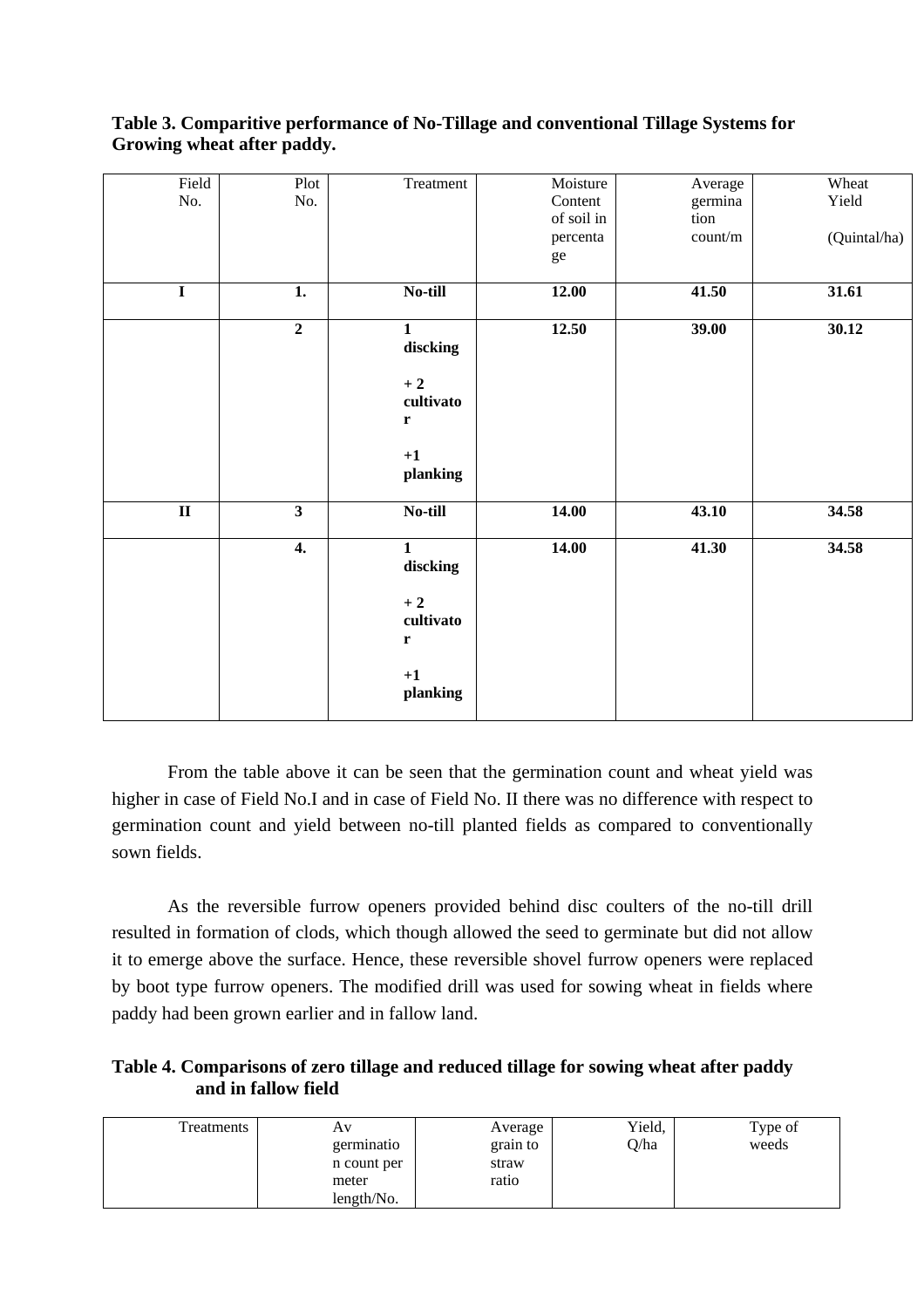|                                          | of tillers<br>/plant |        |       |                                                                                                    |
|------------------------------------------|----------------------|--------|-------|----------------------------------------------------------------------------------------------------|
| 1.No<br>tillage<br>(paddy-<br>wheat)     | 43.00/3.144          | 1:1.35 | 34.90 | Lamb's<br>quarter/Che<br>nopodium<br>album, Mexi<br>can prickly<br>poppy<br>(Argemone<br>mexicane) |
| 2.One<br>discking<br>(Paddy-<br>wheat)   | 57.00/2.34           | 1:1.95 | 41.16 | Lamb's<br>quarter/Che<br>nopodium<br>album,<br>Cynodonda<br>ctylon                                 |
| $3.No-$<br>tillage(Fa<br>llow-<br>wheat) | 54.00/2.56           | 1:0.77 | 21.32 | <b>Canobis</b><br>sativa,<br>Chanopodiu<br>m album                                                 |

**Source: Tandon & Powar (1985)** 

From the study conducted, it can be seen that there was not much difference in yield between zero till drilled fields and fields where one disking was done. The fallow –wheat rotation gave lowest yield. In the zero till drilled plots the incidence of weeds was less, mostly broad leaf weeds were observed. It has been recommended that after every five to six years of following zero tillage, deep ploughing needs to be carried out to break the hard pan formed below the soil surface by using chisel plough.

These furrow openers were later replaced by inverted "T- type" furrow openers in 90's. During mid 90's again zero till drill concept gained importance due to sanctioning of 100 zero till drills by Indian Council of Agricultural Research and about a dozen manufacturers started manufacturing of these drills. Great success was achieved in the State of Haryana in India due to use of these zero till drills. This idea of zero-till was also promoted under a "National Agriculture Technology Project" of ICAR. Efforts were made by approximately 30 centres located at different ICAR institutes and State Agriculture Universities to promote Zero till drills under Rice-Wheat Consortium. Under this project efforts were also made to develop wheat varieties (early sown short duration) suitable for sowing with zero till drill.

The Rice-Wheat Consortium (RWC) for the Indo-Gangetic plains was formed to address to problem of R-W system. It is an alliance of the National Agricultural Research Systems of the South Asian countries of Bangladesh, India, Nepal and Pakistan. In collaboration with several International countries and agricultural research institutes, the RWC fosters sustainable productivity in rice-wheat farming systems. Under rice-wheat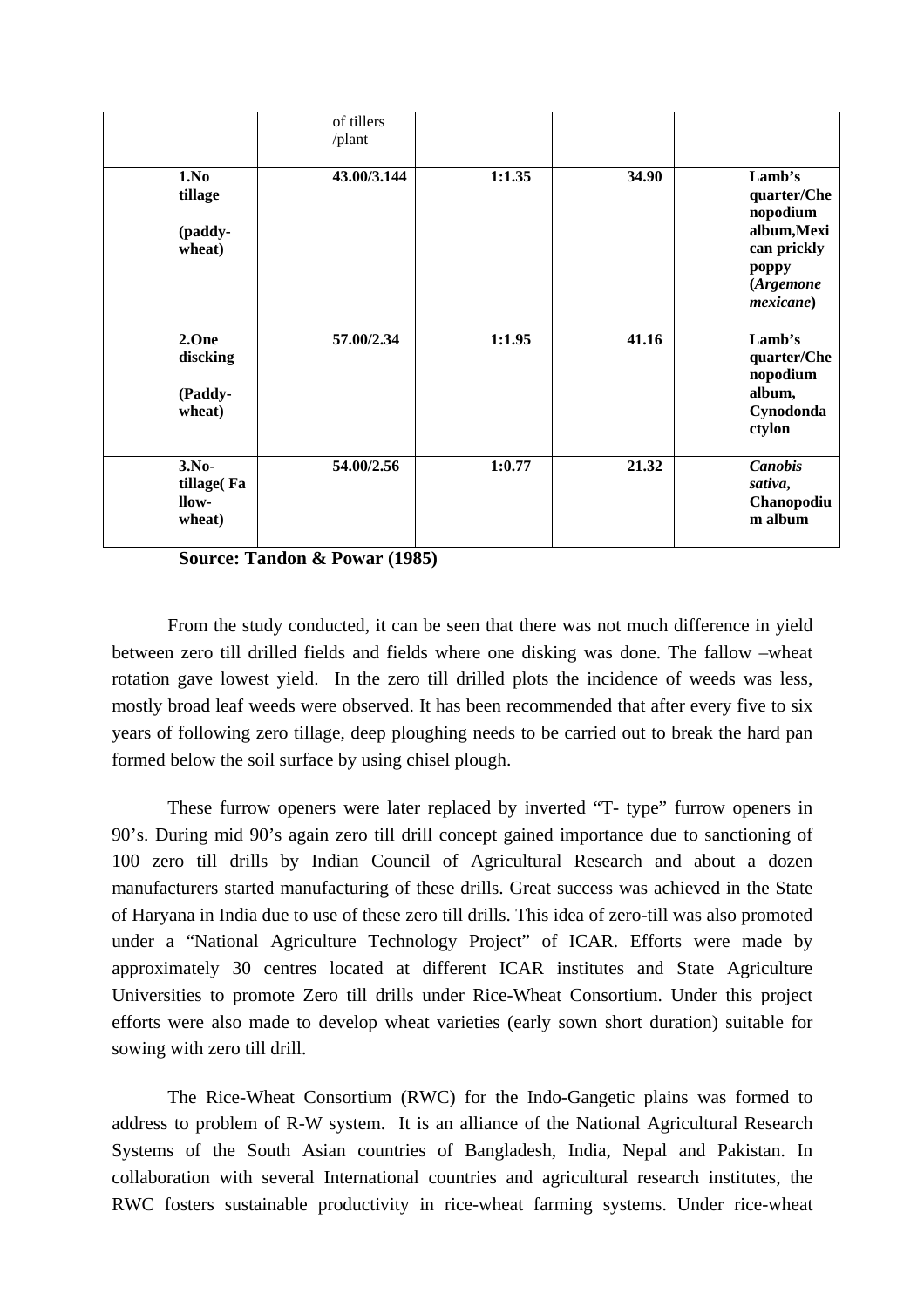consortium, efforts were also made to introduce zero-till drills and raised bed technology in India, Pakistan, Bangladesh and Nepal. The zero-tillage helped in early planting of wheat and thus helped in controlling Phalaris minor, a weed that has developed resistance to a common herbicide isoprotoron in North-West India. The wheat crop shades out this weed. Also, in notillage since the soil is not disturbed as much as in conventional tillage, fewer weeds germinate. In India, zero till drills have been demonstrated in Punjab, Haryana, Uttar Pradesh and Bihar at farmers' fields and also in Pakistan and Nepal. About 3 million ha has been covered under zero-tillage In India alone. Use of zero-till drill resulted in saving of INR 2000-3000/ ha, higher yields in many cases (1-2 q/ ha), less lodging, no crop yellowing after first irrigation, less tractor use/ wear of parts, better germination in salt affected soils, less need of herbicide, improved residue management and saving in time (30-40%), labour and fuel (60 lit/ ha) and 30-50% less incidence of Phalaris minor all of which contribute to enhanced yield (1-3 q/ ha) and profits. Farmers reported less incidence of stem borer in direct drilled wheat. The concept of zero tillage has also picked up in other states such as Bihar and Bengal due to low yield of wheat. Zero-tilled drills, strip till drills, roto till drill, till planter, happy combo seeders have been developed for direct drilling of wheat after paddy. Some of these machines have also been introduced in Pakistan and Nepal. Sowing of wheat on raised bed have resulted in saving in water. Use of zero till resulted in saving in fuel (72%), labour (76%) and amount of agro inputs as can be seen from Table 5.

| Sr. No.        | <b>Parameters</b>                     | <b>Zero-till</b><br>drilling | <b>Strip till</b><br>drilling | Roto till<br>drilling | <b>Convention</b><br>al tillage<br>sowing |
|----------------|---------------------------------------|------------------------------|-------------------------------|-----------------------|-------------------------------------------|
| 1              | Time required<br>for sowing<br>(h/ha) | 2.98<br>(76.24)              | 4.05<br>(67.70)               | 5.85 (53.35)          | $12 - 54$                                 |
| 2.             | Fuel used (l/ha)                      | 11.50<br>(72.93)             | 17.80<br>(58.10)              | 24.85<br>(41.50)      | 42.48                                     |
| 3              | Operational<br>Energy $(Mj/ha)$       | 672.46<br>(70.06)            | 985.82<br>(56.11)             | 1364.24<br>(39.26)    | 2246.15                                   |
| $\overline{4}$ | Cost of<br>operation (Rs./<br>ha)     | 690.12<br>(67.36)            | 998.46<br>(52.78)             | 1365.72<br>(35.41)    | 2114.50                                   |

**Table 5. Comparison of zero till, strip till, roto till and conventional tilled wheat.** 

|  |  |  | Source: S. K. Rautray (2003) Figure in brackets give percentage |
|--|--|--|-----------------------------------------------------------------|
|--|--|--|-----------------------------------------------------------------|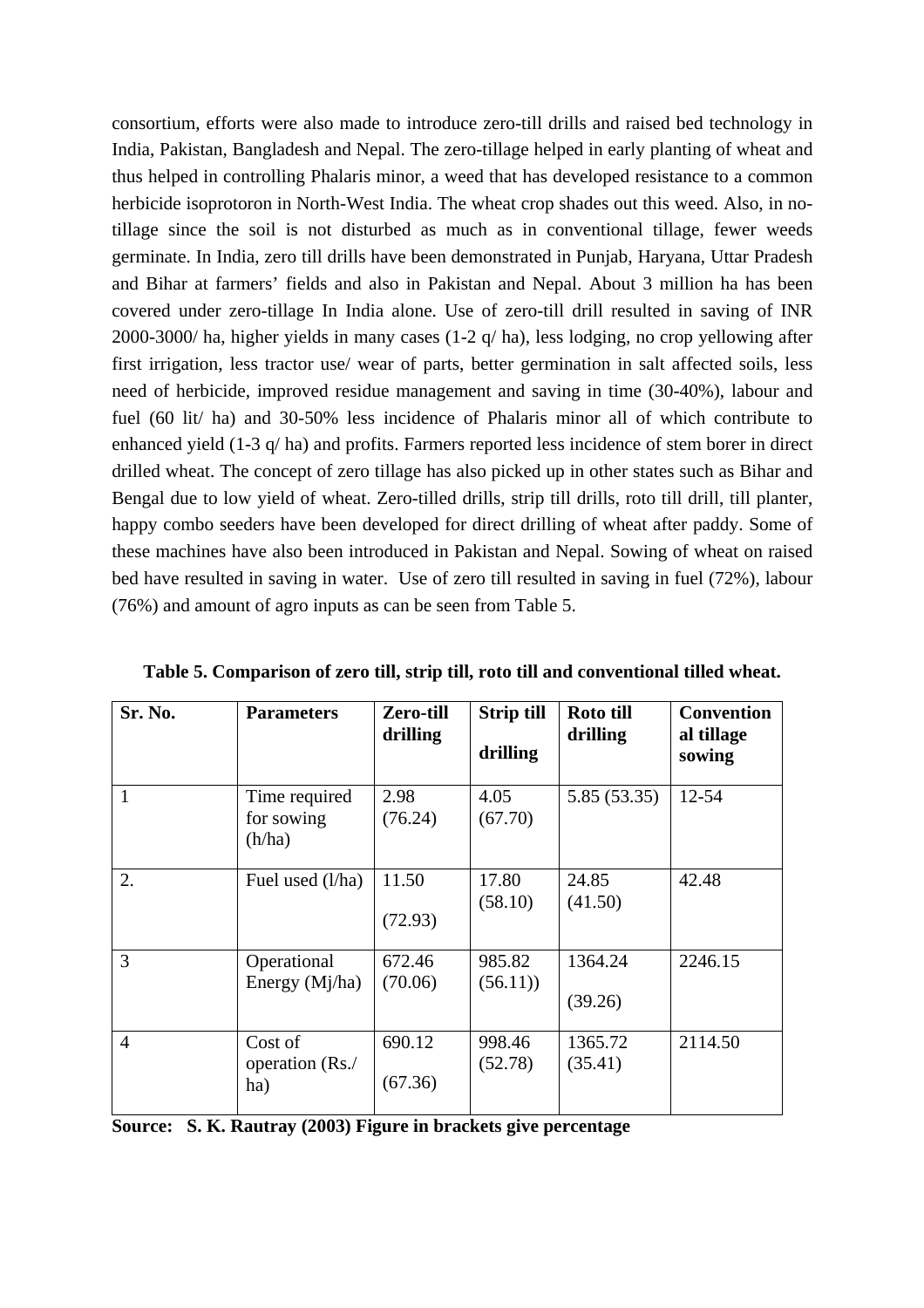The conservation tillage as compared to conventional practice showed higher performance in terms of increased benefit cost ratio (3.7-15.4%) and lower operational energy (5.1-26.1%). The reduced tillage system reduced cost of cultivation due to reduced energy requirement and yield returns were similar to the conventional practice as can be seen from Table 6. In zero tillage the specific energy and operational energy were found to be the least (1.93 Mj/kg) as compared to other three treatments.

| Sl.No.         | Particulars*                                  | Zero tilled<br>drilled<br>wheat | <b>Strip till</b><br>drilled wheat | Rota till<br>drilled wheat | <b>Conventional</b><br>tillage<br>seedling |
|----------------|-----------------------------------------------|---------------------------------|------------------------------------|----------------------------|--------------------------------------------|
| $\mathbf{1}$   | Grain yield<br>(t/ha)                         | 3.71                            | 3.66                               | 3.70                       | 3.80                                       |
| $\overline{2}$ | Cost of<br>$Product -$<br>(Rs/ha)             | 9746                            | 10328                              | 11064                      | 11825                                      |
| $\overline{3}$ | Benefit cost<br>Ratio                         | 2.47                            | 2.30                               | 2.17                       | 2.09                                       |
| $\overline{4}$ | Operational<br>energy<br>(Mj/ha)              | 7176                            | 8604                               | 9216                       | 9708                                       |
| 5              | Specific<br>Operational<br>energy<br>(MJ/kg)  | 1.93                            | 2.35                               | 2.49                       | 2.55                                       |
| 6              | Specific<br>Cost of<br>Production<br>(Rs./kg) | 2.63                            | 2.82                               | 2.99                       | 3.11                                       |

**Table 6. Comparative performance of zero till drill, strip till drill, roto till drill and conventional tillage** 

• **Sale price of wheat Rs.6.50/ kg.** 

• **Source: S. K. Rautray (2003)** 

The experience of zero tillage /direct drilling showed that there are many benefits in keeping the soil undistributed for long periods as nature intended. It was found that due to zero tillage, the soil drainage improves with draught cracks - worm channels - old root systems & soil pores all linking together to help to remove rain water quickly and therefore avoiding the sponge effect created by normal cultivation. Since researches found that worm population are higher and that root system are stronger and deeper in direct drilling system.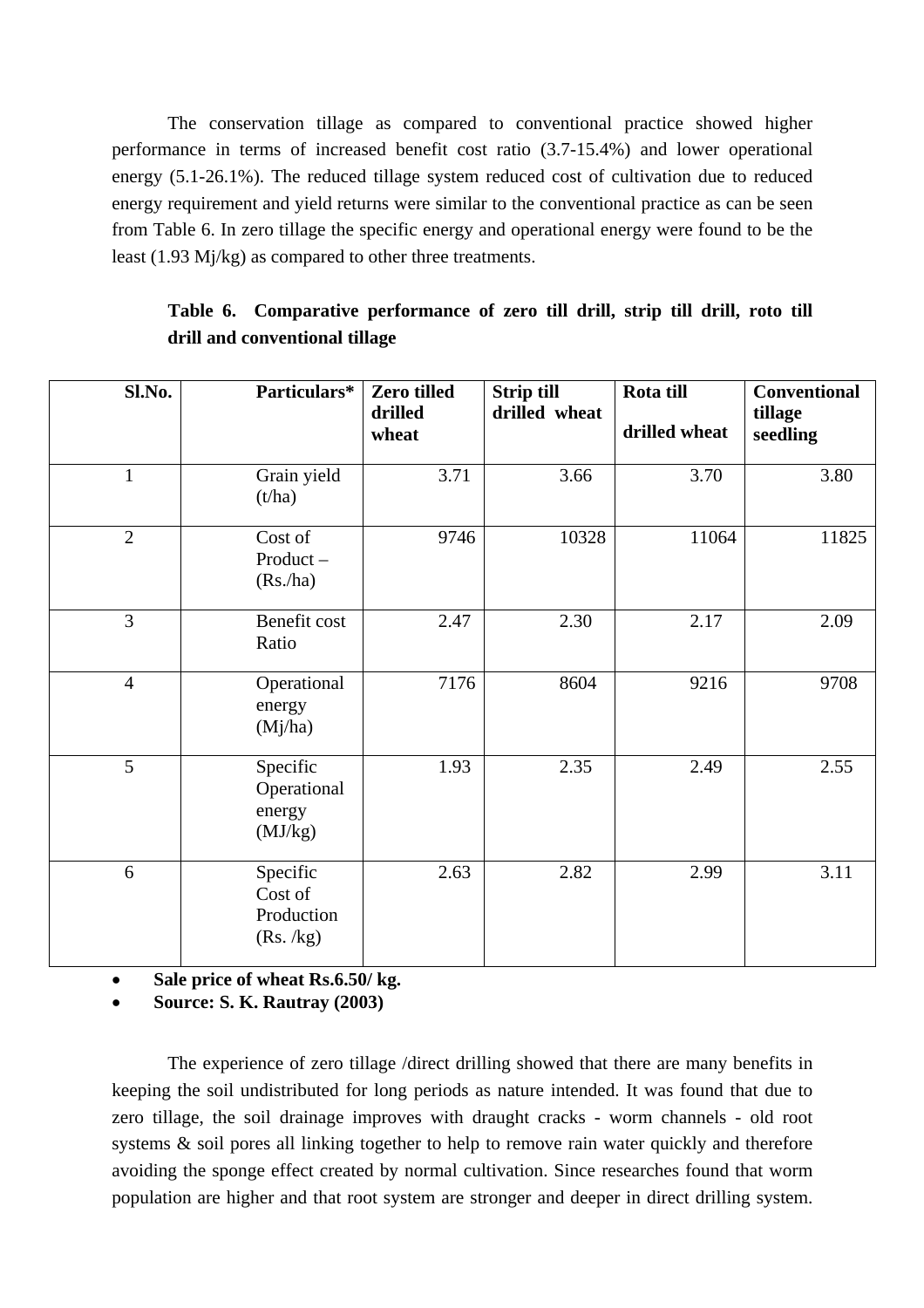Soil structure is also improved with the organic matter being retained near the surface. This helps to improve and build up a natural surface tilth which requires little preparation for cereal sowing in addition the crumb stability or soil strength is increased.

No tillage is being practiced in different European & Asian countries in about 46.533 m.ha area as given in Table 7.

| Sr.<br>N <sub>0</sub> | Name of the country | Area under Zero tillage |
|-----------------------|---------------------|-------------------------|
|                       |                     |                         |
| $\mathbf{1}$          | <b>USA</b>          | 19,347,000              |
| $\overline{2}$        | <b>Brazil</b>       | 11,200,000              |
| 3                     | Argentina           | 7,270,000               |
| $\overline{4}$        | Canada              | 4,080,000               |
| 5                     | Australia           | 1,000,000               |
| 6                     | Paraguay            | 790,000                 |
| $\overline{7}$        | India               | 3,000,000               |
| 8                     | Mexico              | 500,000                 |
| 9                     | <b>Bolina</b>       | 200,000                 |
| 10                    | Chile               | 96,000                  |
| 11                    | Uruguay             | 50,000                  |
| 12.                   | Others              | 1,000,000               |
| Total                 |                     | 46,533,000              |

**Table 7 : Area under Zero Tillage in different Countries.** 

**Source : Rolf Derpsch (1999)** 

### **3.3. Conservation Practices in Paddy**

Paddy is sown in puddled soil and requires large amount of water and irrigation is to be given every alternate days under upland cultivation. Efforts were made to overcome illeffects of puddling on soil, structure in rice-culture, reducing drudgery of rice planting without yield penalty and developing double no-till system to grow rice, wheat and other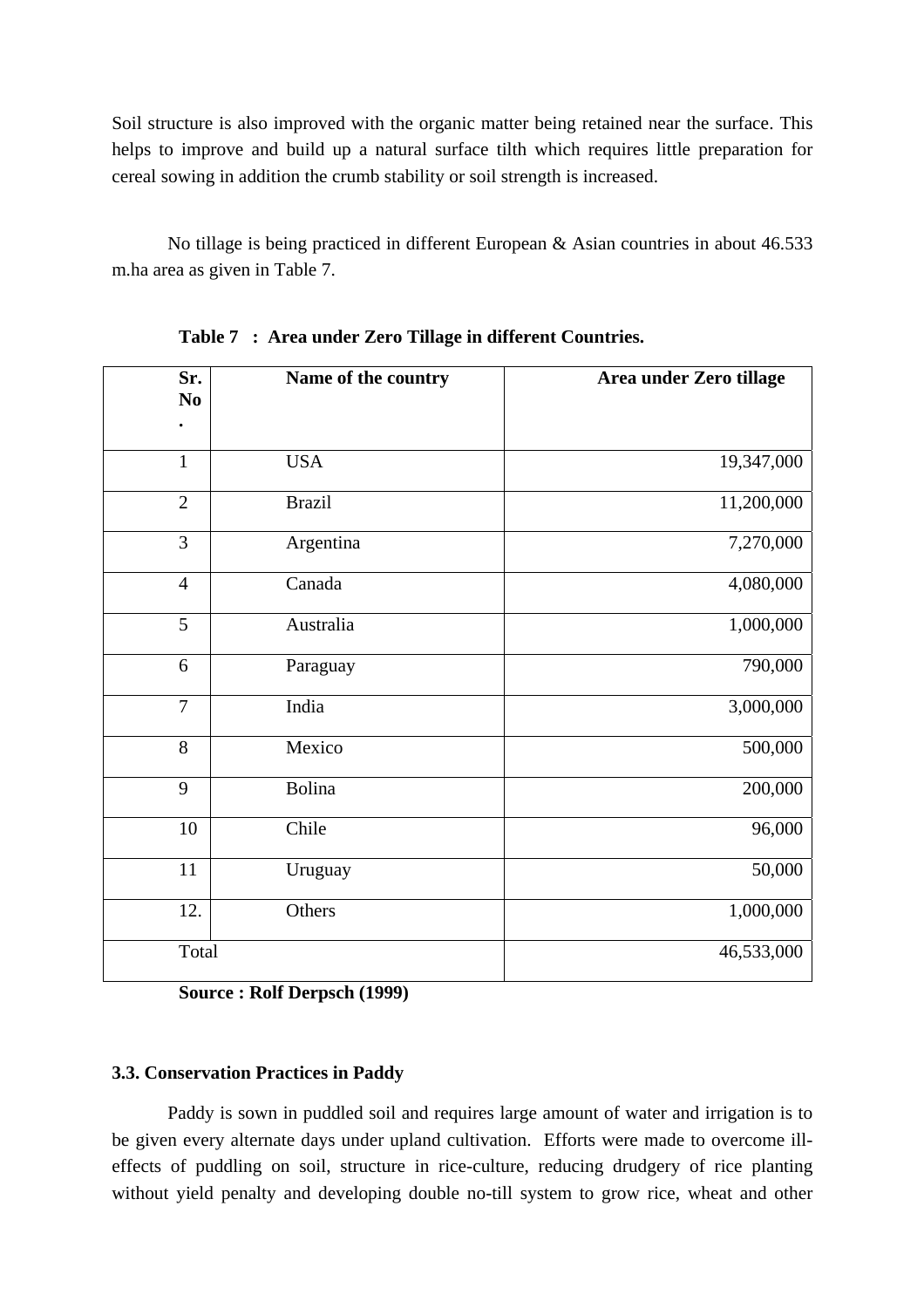crops. In India, paddy (root washed seedlings) is raised in nursery and when the seedlings are 20-25 days old, then these are uprooted and transplanted in well puddled field having standing water. Transplanting is done manually and requires large amount of labour and drudgery. Hence, efforts were made to introduce mat type nursery raising technique and then transplanting using manual or automatic mat type paddy transplanters. The mat type nursery raising requires regular application of water and care during nursery raising. When seedling are 20-25 days old then these are transplanted in the field by the transplanters. As nursery raising requires regular care and watering, hence, this has not been adopted in India, except in southern part of India where it has been a success due to plentiful water availability and good rain.

Hence, pre-germinated paddy seeders (4-6 rows) have been introduced and are also being used for direct sowing of paddy in puddled soil with only 1 cm standing water. Use of these have found to give higher yields and reduce labour requirement as compared to transplanted crop.

Under Rice-Wheat Consortium, the direct seeding of rice using zero till drills on flat beds and furrow-irrigated raised bed system was tried and its performance was compared with unpuddled wet seeding and transplanted rice in reduced till conditions. Sesbenia sisban was grown along with rice in treatment combinations. Weeds were controlled through use of 'sofit' a post sowing, pre-germinated herbicide. The farmers liked inter-cropping of Sesbenia for brown manuring in rice culture because of i) no need of additional irrigation water for raising Sesbenia sisban crop in summer before rice when evaporative demands are close to 13 mm/ day; ii) brown manuring keeps soil moist for long (less soil cracking) thereby obviating the need to irrigate rice frequently; iii) improves soil fertility; and iv) helps control weeds (weed population reduces by 40-50% - personal communication with the farmers).

#### 3.3.1 Bed Planting Technology

This technology called Furrow Irrigated Raised Bed System (FIRBS) was brought from CIMMYT in Mexico for trying in IGP for sowing wheat by Rice-wehat Consortium. In this technology the seedbed is prepared conventionally and raised beds and furrows are prepared using raised bed planter. The machine makes two beds of 70 cm width and can plant 2 to 3 rows in each bed. The farmers and scientists in India have found that use of FIRBS results in 50% saving in seed, 30-40% saving in water, higher yields than conventional method, reduction in lodging, facilitates mechanical weeding by tractor, offers opportunity for last irrigation at grain filling, avoids temporary water logging problems, allows subsurface basal and top dressing of fertilizer, thus reducing N losses and promote rain-water conservation. This technology has been adopted in India and Pakistan.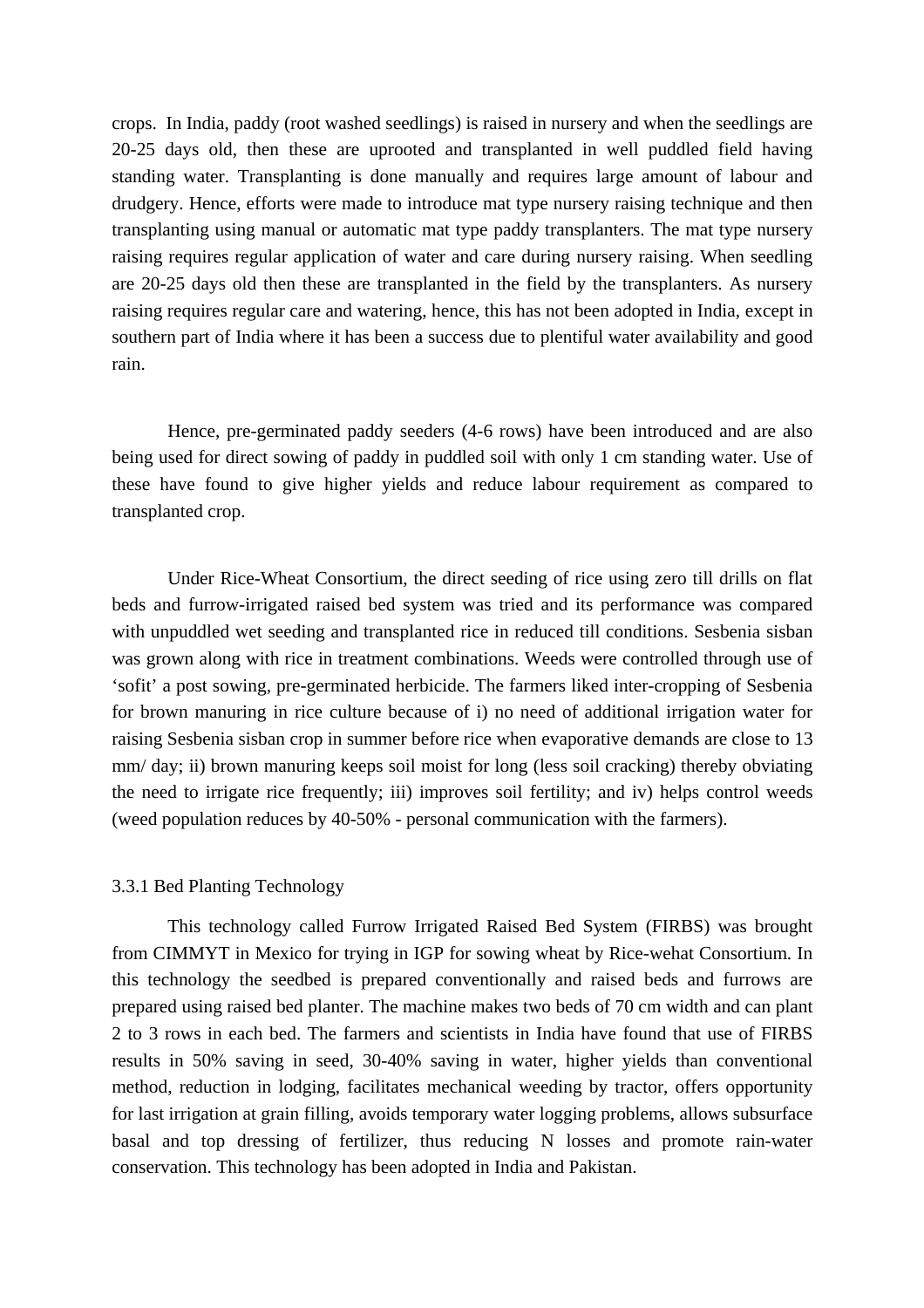In village Desna in Haryana, rice was established on 125 ha of land by dibbling manually on the raised land. It was a late seed rice crop. There were no weeds when the crop was 67 days old. Farmers were of the opinion that 1) bed planted crop needed less water, and ii) crop condition although good could improve further if, irrigated or if it rains. There is no soil cracking even through crop was irrigated a week before.

In another experiment conducted in Karnal (Haryana), the result suggested that seed rate in direct seeded rice should be kept at 20-25 kg/ ha for good results. Higher seed rate results in lodging, incidence of plant hopper and deficiency of nitrogen. The bed planted rice in farmers field saved six irrigation as compared to conventionally tilled rice. Direct seeded rice was found to result in saving of US  $$70 - 102/$  ha as compared to puddle transplanted rice. The tillage induced saving were mainly through reduced cost of land preparation (77%), irrigation water (15%) and labour (8%).

In different states of India (Punjab, Haryana, U.P. & Uttranchal) rice was also direct seeded on side of raised beds without puddling. The rice transplanted on raised beds yielded 10-15% more grain and saved 14% irrigation water as compared to conventionally tilled puddle transplanted rice. Direct seeded rice saved more than INR 6000/ha as compared with traditional rice culture.

#### **3.4 RC through Surface Seeding in Water Logged Area**

This is the simplest form of zero-tillage system and is sustainable for excessively moist conditions of poor textured, poorly drained soil commonly found in the low-lying areas of eastern Indo-Gangetic Plains in Nepal, India and Bangladesh. There soils generally cannot be tilled for normal planting. In this method, wheat is broadcasted in the wet soil surface either before or after rice harvest. The seeds germinate and the roots follow the saturations fringe as the water recedes. As the soil is wet hence no machine can go inside the field, so surface seeding is a very appropriate system for resource poor farmer as no equipment is needed. This system is allows the farmer to take one more crop instead of keeping the field fallow and get 3-4 tons/ ha of grain. It is also very popular system in Yangtze River valley of China.

The lowlands of Bihar, West Bengal and Bangladesh suffer frequent flooding during Kharif season, which subsequently results in excessive soil moisture and water logging problems. The excessive soil moisture restrict entry of machines in the field. Hence, surface seeding of wheat by broadcasting method was attempted for timely crop establishment. It saves labour, fuel and tillage costs and also makes use of residual soil moisture and improves crop productivity through timely planting.

#### **3.5 R.C. through Use of Laser Land Leveler**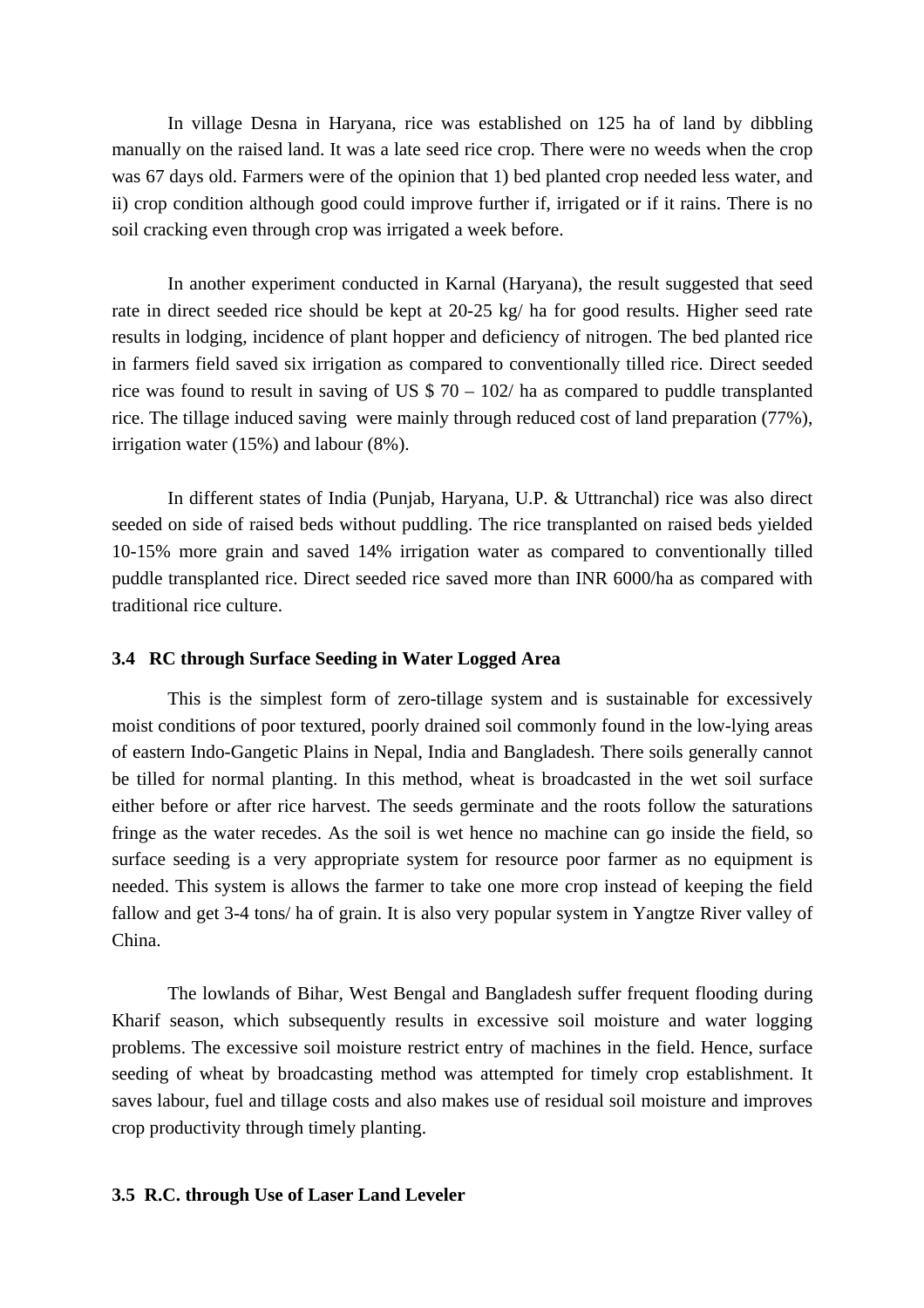Land is leveled after seed bed preparation using either a wooden log tied behind bullocks or a planker attached behind a tractor. This method is crude and does not give a smooth leveled field. Unevenness in the soil surface adversely affects even distribution of irrigation water in the fields, leads to poor crop stand and over irrigation. Precision in leveling can help eliminate this inefficiency and reduce water requirement through transmission losses and uniformity in moisture distribution to ensure uniform crop establishment and growth through the season.

The total water requirement for rice wheat system is estimated to very between 1382 mm to 1938 mm in the Indo-Genetic Plains, accounting to more than 80% for the rice growing season. Thus to save on water, saving must be affected during rice growing season, the major water user in R-W system. Precision land leveling helps in uniform application of water and better crop stands. Laser assisted precision land leveling saves irrigation water, nutrient & agro chemicals. It also enhances environmental quality and crop yields. The laser land leveler have been imported and are being used for land leveling. It also increase water application efficiency up to 50%, cropping intensity by about 40%, labour requirement by 35% and crop yields by 15 to 66% (wheat 15%, sugarcane 42%, rice 61% and cotton 66%). In the state of Punjab, 100 laser land leveler and in UP about 60 laser land leveler have been purchased by the farmers and are being used on custom hire basis. A farmer is able to recover the cost of the machine within 2-3 years. The total water use in wheat and rice in laser leveled field was reduced to 50% and 32%, respectively. In raise bed planted wheat about 26% water can be saved through laser land leveling.

When land leveling is combined with zero-tillage, bed planting and non-puddled rice culture, the plant stands are better, growth is more uniform and yields higher. In Pakistan's (Punjab Province), average water saving with laser land leveling, zero tillage and bed planting over the traditional method was 715, 689 and 1329 m3/ ha for the year 1999-2000.

Keeping in view the all-round shortage of irrigation water, receding water tables, uncertain rains and drought, greater emphasis on water management is needed in India and other countries of IGP. The laser land levelers need to be demonstrated at farmers field. The Govt of India is considering giving subsidy on laser land leveler. Under micro-management scheme of Department of Agriculture & Cooperation, a good number of laser land levelers have been sanctioned to different states for conducting frontline demonstrations.

It is estimated that extension of laser assisted precision land leveling system to just two million hectare of area under rice wheat-system would save 1.5 million hectare meter of irrigation water and save diesel upto 200 million litres (equivalent to US \$ 1400 million) and improve crop yields amounting to US \$ 1500 million in three years and reduce GHG emissions equivalent to 500 million Kg. It will also increase cultivated area by 3 to 6% due to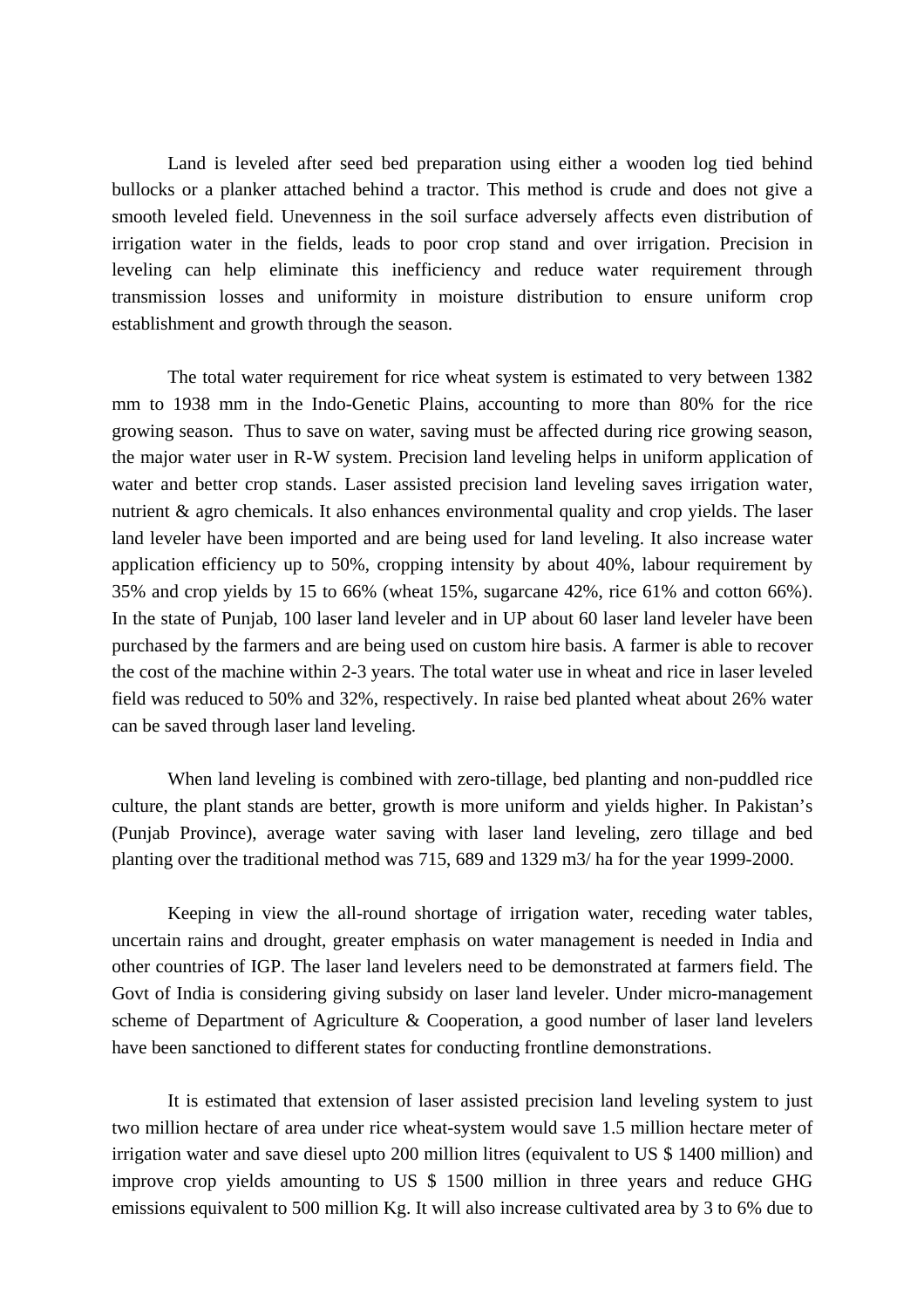reduction of bunds and water channels in the field. In laser leveled fields, the performance of different crop establishment option such as zero tillage raised bed planting and surface seeding are known to improve significantly.

### **3.6 Residue Management & Reduction of Environmental pollution through CA practices**

In most of the South Asian countries the paddy straw is burnt before sowing wheat. This contributes to soil degradation through loss of organic matter and soil erosion and also causes environmental pollution. Management of crop residues and plant into loose residues is a key issue not only to avoid burning and environmental pollution but addressing issues of organic matter decline and nutrient depletion/ mining in IGP and promoting ground water recharge. Strategy for incorporating the silica-rich rice residues seems inevitable in acidic soils of Eastern Gangetic Plains to address liming problems. Liming of these soils reportedly improved the yields of wheat and other upland crops. Incorporation of silica-rich rice residues into isoelectric soil manipulates the charge characteristics in a manner that improves the net negative charge, base saturation on the exchange complex and reduces fixation of applied Phosphorus.

Hence, efforts have been made to develop machines to cut, spread and incorporate the paddy straw in the field to help in sowing wheat after harvesting paddy to avoid burning of the straw. A Happy combo seeder in collaboration with Australia has been developed for direct seeding of wheat in fields where paddy had been grown earlier. This machine cuts the paddy stubbles left in the field after combining and throws it at the rear of the machine. Efforts are on to use the cellulosic paddy biomass to obtain ethanol. About 1000 kg of biomass will approximately given 1.0 litre of ethanol.

In wheat fields to obtain the wheat straw from the combine harvested fields, a straw combine (reaper) has been developed which helps in recovery of 1000 kg of straw/ha and about 40-50 kg of grain/ha. This help the farmer to recover the wheat straw which can be fed to the cattle and also fetches additional income to the farmers.

It can be seen from above that resource conservation studies are being carried out by the different Institutes of the Indian Council of Agricultural Research and the State Agricultural Universities under the Rice-wheat Consortium in IGP. All efforts are being made to reduce the input use through efficient application and use of resource conservation technologies and equipment. Conservation Agriculture does not as per definition include the water management, which is one of the most important component needing attention of the scientist word over. Growing of rice on raised bed is also being propagated to save water instead of growing paddy in standing water. Seeing the outcome of use of laser land leveler in reducing water requirement by 30-50 %, the farmers in India are purchasing these by forming groups and using these under custom hire basis. Similarly efforts are on to develop good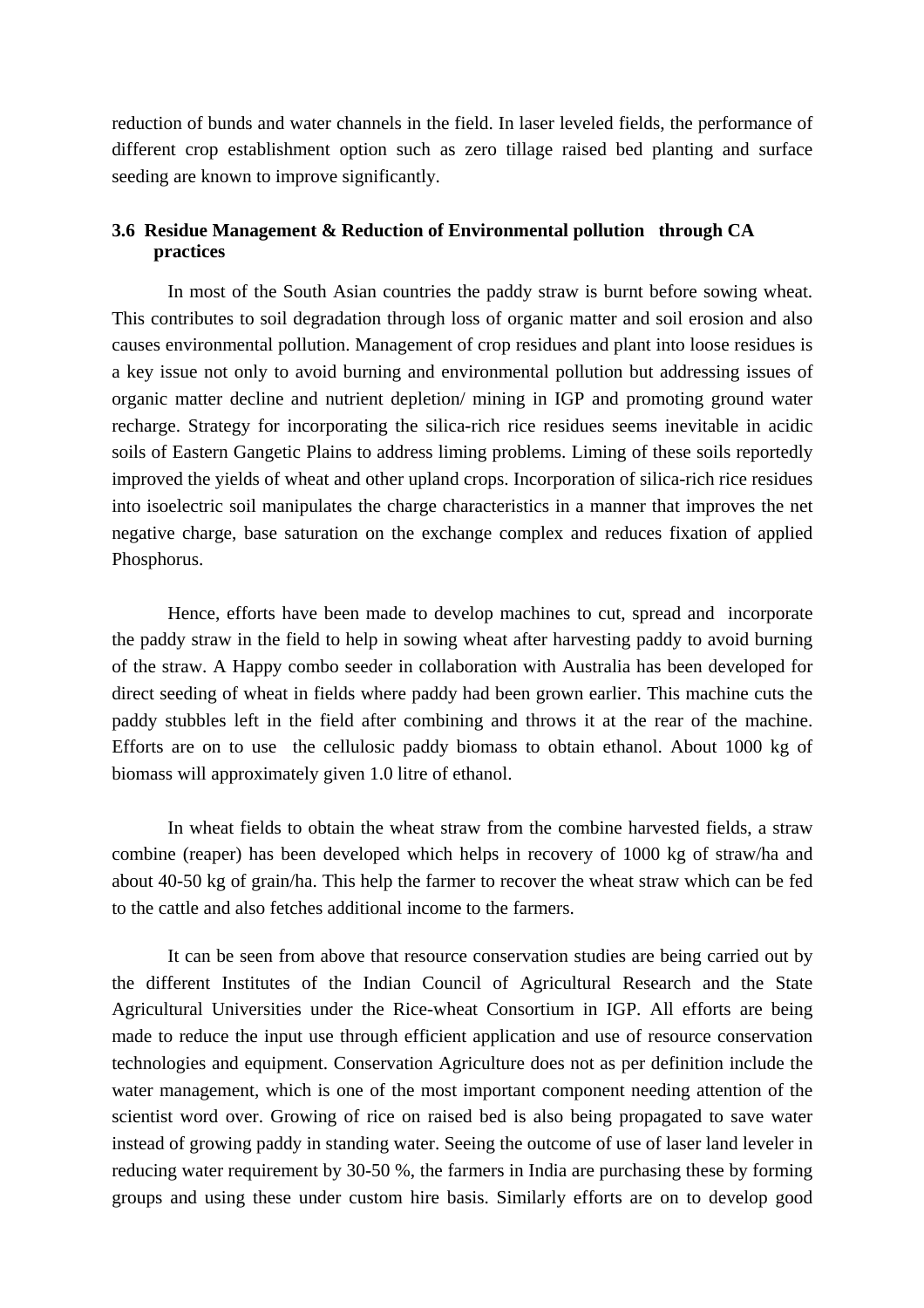quality efficient machines for application of different inputs. The zero tillage concept has been adopted by few states and efforts are being made to demonstrate these in other states. Govt. is also giving subsidy on purchase of zero till drills and other resource conservation equipment for straw management and incorporation in the field.

# **4. Conservation development situation in the world and member countries-Policy Implication of CA**

Due to increasing pressure of population, efforts are on to produce more to feed the burgeoning population. This has lead to increase use of natural resources such as water, seed, chemicals etc to produce more for sustainable agriculture. This has also lead to widespread problem of natural resource degradation and environmental pollution. Conservation agriculture is being practiced on about 80 m.ha mostly in South & North America and in rainfed areas. CA is being widely adopted in America, Australia, U.K., Argentina, Brazil & Canada. CA is also finding favour with farmers of Latin America and South Asian countries. Many countries are promoting CA by giving incentives, such as easy credit loan/subsidy on purchase of machines, extension programmes etc. Some countries enforced land retirement due to excessive soil erosion and also taxes due to soil erosion. Some countries have also been encouraging pasture conversion by providing free seedlings. But it has been felt that public policies that require tax payers to bear the burden would be effective in terms of cost per unit of controlled erosion but would become a fiscal problem, especially during an era of government budget deficits end raising debt. Hence, studies have remained inconclusive and site-specific nature of many results suggest that a universal approach is not possible. But in some countries CA has found favour with introduction of policy decision in this regard. In Europe, France, Spain, CA was adopted in about 1 m. ha area under annual crops. In Europe, European Agriculture Federation(EAF), a regional lobby group, United National Associations in France, Germany, U.K., Spain, Portugal and Italy has been founded. It is also being adopted in Southeast Asian countries such as Japan, Malaysia, Indonesia, Nepal & Bangladesh. The community led initiative strongly supported by R&D organization rather than as a result of usual research- extension system efforts is the reason for widespread adoption of CA system in many countries.

Although a targeted policy approach may be more appropriate (i.e. say for example bringing 100 m ha under no tillage  $& 400$  m. ha under watershed development) for the design of programmes directly promoting CA but there are some alternative policy presumptions that may be more universally applicable. Some times the farmers can take pride in telling that he has obtained maximum yield due to adoption of no tillage and this may motivate others to follow suit. In India, in the State of Punjab, paddy-wheat is the main crop rotation. Excessive use of ground water for paddy cultivation has resulted in lowering of groundwater. Hence, Govt. is motivating farmers to grow other crops rather than rice and has been offering incentives. So both pride and peer pressure may be important form of motivation for adoption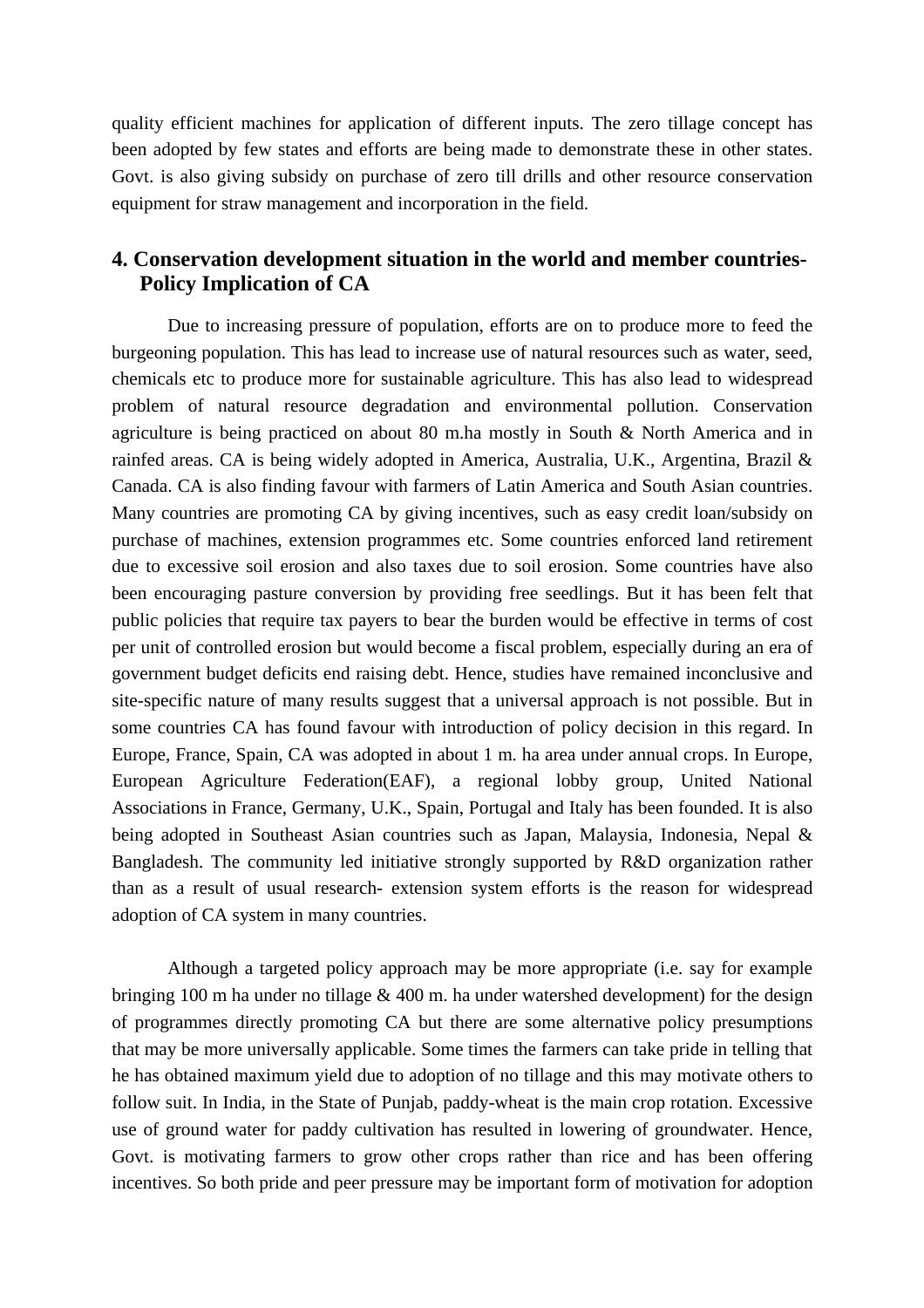of CA and Govt. policies may be available to contribute to this front. For e.g. in Canada, Ontario's Environmental Farm Plan(EFO) programme represents an innovative approach to environmental conservation on the farm through the voluntary participation of farmers to assess the environmental risks and raise environmental awareness on their farms. It is a farmer driven process supported by Govt. through funds and technical advise. Compliance and interest among farmers is high especially relative to traditional Government led regulatory approaches.

In the absence of appropriate incentives farmers are unlikely to get enthused with only "potential benefits' over long period in terms of resource base quality improvement. This would call for a re-look at policy incentives which encourage certain crops and cropping systems, resource use practices and consequent short and long term impact in terms of productivity and ecosystems health. Diversification to other crops along with effective procurement, infrastructure for providing services for resource conservation technologies at the local level and monitoring of resource base are the main policy and institutional requirements that need due attention.

#### **4.1 Resource Conservation Technology of rice-wheat system in Pakistan**

The Resource Conservation technology such as zero tillage, laser leveling and bed and furrow cultivation of wheat and mechanical transplanting of rice were demonstrated in various districts of Punjab, Province of Pakistan under R-W Consortium. The Zero tillage method of wheat cultivation was found to be the most economical and attractive option for farming followed by laser leveling and bed and furrow cultivation. Wheat sowing by conventional method proved to be economically less favourable. Mechanical transplanting of rice on sampled farms remained economically less feasible as compared to non-mechanical rice transplanting due to its higher transplanting cost.

#### **4.2 Resource Conservation Technology in Nepal**

Many on-station and on-farm experiments at Ranighat, Pparawanipur, and Bhairahawa in terai, lowland belt and at Naldung in the mid-hills near Katmandu have been conducted under R-W Consortium. In these experiments, the performance of various crop establishment methods( bed planted, direct seeding with Chinese seed drill, drum seeded rice system for rice intensification(SRI); nutrient management strategies( N management with the help of leaf colour chart); long-term integrated nutrient management; crop varities; water management and weed management strategies were evaluated.

In Nepal, Zero tillage has been introduced for sowing wheat after paddy by using Chinese power tiller operated zero till drills. The farmers have obtained higher yield using zero till technology. In some parts of Nepal, there is enough moisture in the field which restricts entry of man and machine in the field hence, surface seeding has been introduced.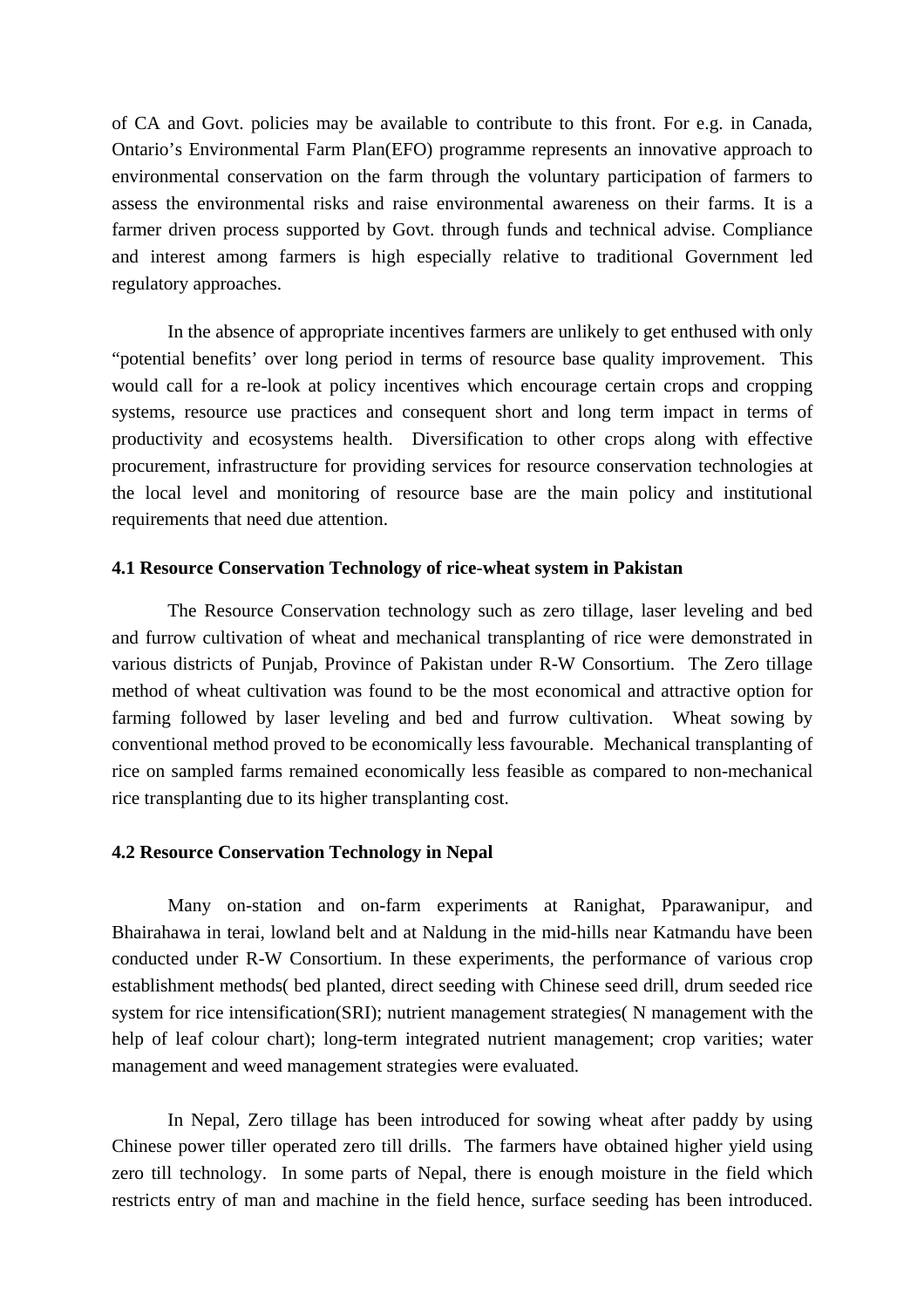The wheat crop is broadcasted in the standing paddy crop ready for harvesting after draining the water from the fields. This helps in germination of the wheat timely and avoids delay in planting of wheat. This method has been adopted in large areas of Nepal which has water logging problem.

The study highlighted the following concerns that need immediate attention such as, large runoff losses of surface soil which carry away a huge amount of organic carbon, phosphorus and potassium, imbalance use of fertilizer, low productivity of rice and wheat in terai region, water logging and water and heat stress at physiological maturity of wheat, susceptibility of rice cultivar to blast and infestation due to higher dose of N, fertility management in mid-hill terraces, weed management in direct seeded rice and zero-till sown wheat and low input use by the farmers.

#### **4.3 Resource Conservation Technologies in Bangladesh**

Bangladesh has diverse environments, which offer many opportunities for crop diversification lased with challenges and limitations. The challenge facing Bangladesh Agriculture is to grow more food from the marginal and productive lands at lower production costs. Rice, jute, wheat and sugarcane are the main crops. The agricultural scenario has the complexity of small scale farm economic, yearly problems of monsoon floods, changing water courses of tributaries and other physiographic changes within small distances. The traditional tank irrigation in irrigate area has gone down by more than 9 % over the past few decades. Most soils are deficient in N, P and sulfur. The problem facing Bangladesh agriculture is to grow more food from the marginal and productive lands at lower production cost. Some of the key constraints leading to low productivity or even productivity stagnation in rice-wheat systems are; late transplanting and late-maturing photosensitive verities of rice; low integrated use of organic and chemical fertilizers; multiple nutrient deficiencies; low use of external nutrient inputs by the farmers; inefficient management of irrigation and rain-water; continued rice cropping leading to grater incidence of insect and pests; soil acidity and nonavailability of liming material; short growing season for wheat and non-availability of agricultural farm implements. Under R-W consortium studies on direct seeded rice, and bed planted rice were carried out. The bed planted rice gave good yield. Zero tilled drilled wheat reduced weed infestation and enhanced water efficiency and ultimately gave higher yield.

### **5. Conservation Policies and Programmes**

Many countries have launched Conservation Agriculture programmes/studies. Conservation agriculture case studies were carried out jointly by the African Conservation, Tillage Network (ACT), the French Agriculture Research Centre for International Development(CIRAD), the Swedish SIDA funded Regional land Management Unit(RELMA in ICRAF) and FAO. The study throws light on controversial issues such as the challenges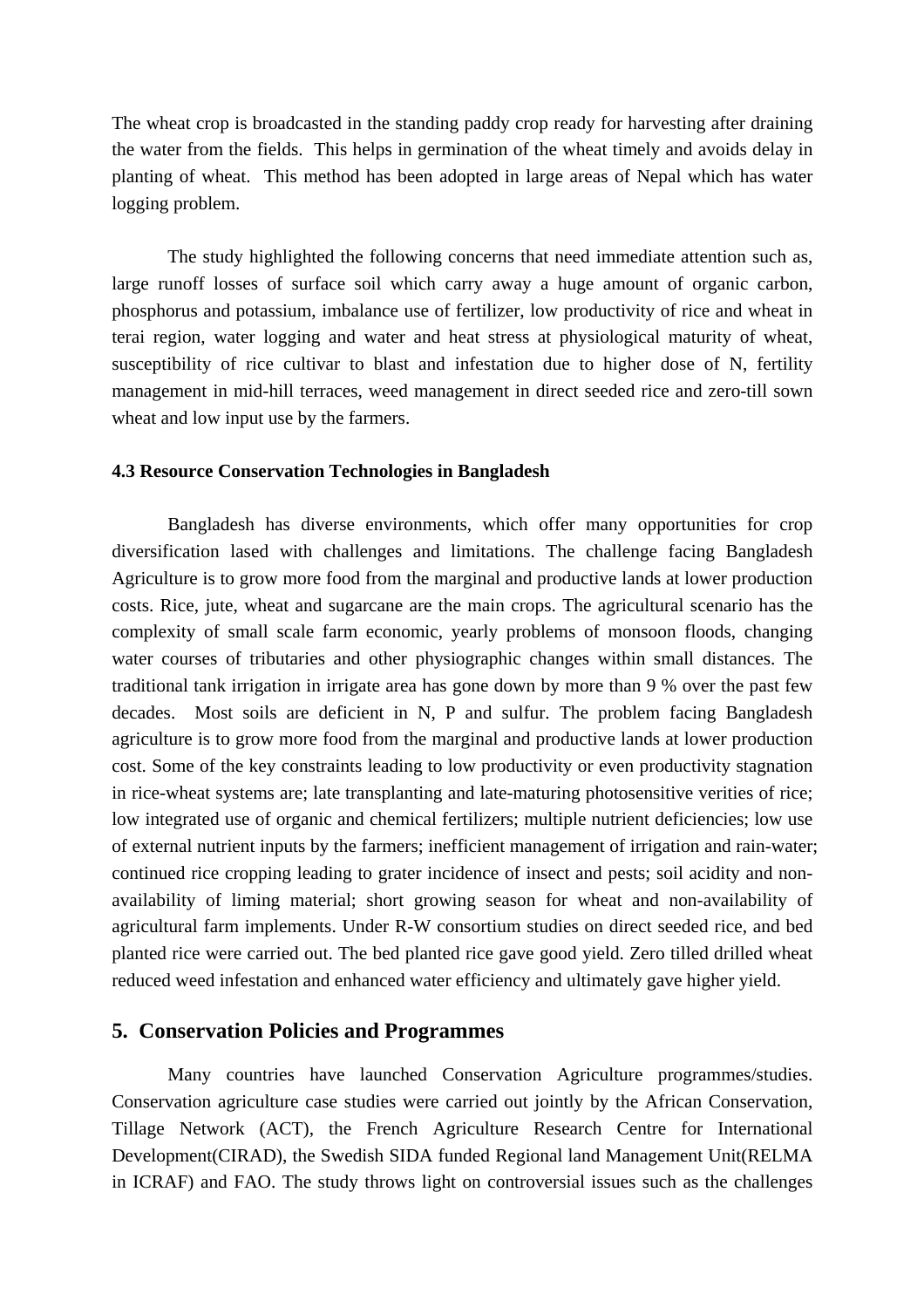farmers face in keeping soil covered in gaining access to adequate equipment, in controlling weeds and on the challenges projects and institutions face in implementing true participatory approaches to technology development.

#### **5.1 Conservation & the Farm Bill: Agricultural Stewardship in America**

The farmers and ranchers all across America are participating in prorammes to restore wetlands, protect habitat, conserve resources and reduce runoff. A Farm Bill has been launched to implement conservation programs which lay emphasis on conservation, clean water, improvement of Grassland habitat and biofuel. Land affected by erosion, rivers and streams harmed by farm related pollution and wetlands and grasslands converted to agricultural fields are all being restored through incentives provided in the Farm BIll Conservation Programs.

The Nation Resource Conservation Sources (NRCS) of US, the State Agencies Foundation and other organizations are offering resource Conservation Programmes in the State of Arkansas such as, conservation reserve program, conservation security program, emergency conservation program, emergency watershed protection program, environmental quality incentive program, farm and ranch lands protection Programme, Grassland reserve program, wetland reserve program and wildlife habitat incentive program. These programs are described below in brief:

#### 5.1.1 Conservation Security Program(CSP)

The Conservation Security Program (CSP) is one of the newest voluntary programs offered by the U.S. Department of Agriculture Natural Resources Conservation Service (NRCS). Under this program farmers and ranchers can receive income support for their efforts to maintain and enhance the quality of the soil, water, air and habitat on their operations. The Conservation Security Program currently offers three tiers of enrollment based on the scope of resources addressed and the amount of farmland involved. Contracts are for five to 10 years with an annual payment based on the duration of the contract. The best stewards can received up to \$45,000 per year.

#### 5.1.2 Conservation Reserve Program(CRP)

The Conservation Reserve Program(CRP) was established in 1985 to help farmers reduce soil erosion. It pays farmers to take croplands out of production and plant grasses year –round cover to stabilize soils and improve wildlife habitat values. "Continuous enrollement' allows farmers to sign up any time for assistance with planting grasses and trees along streams to reduce stream-bank erosion. Land owners receive rental payments and up to 50 percent cost-sharing.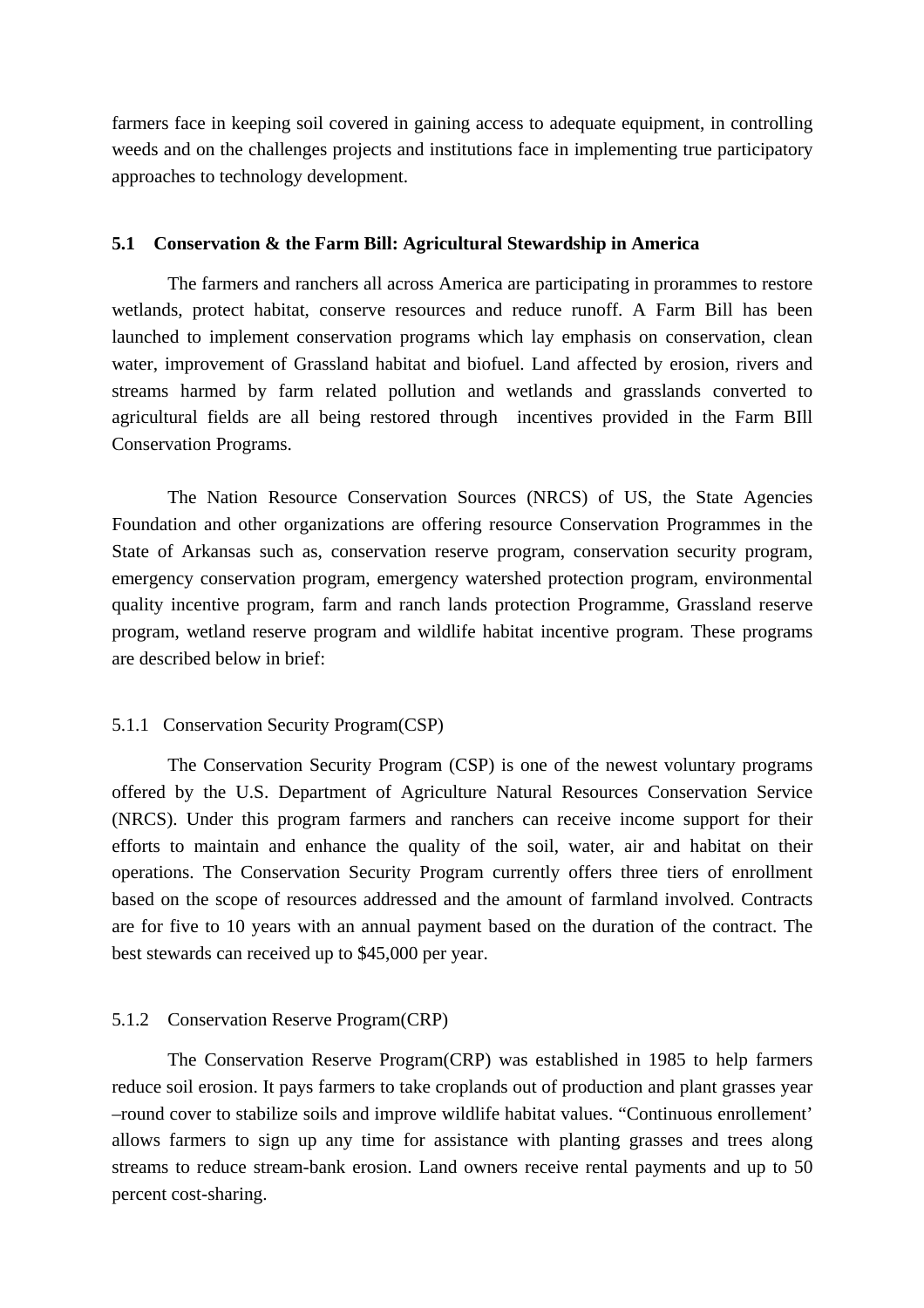#### 5.1.3 Wetlands Reserve Program(WRP)

The Wetlands Reserve Program(WRP) helps restore and protect wetlands on agricultural lands. WRP pays for conservation on enrolled lands and provides up to 100 percent funding for habitat restoration work. Approximately 1.8 million acres of wetlands have been restored till date.

#### 5.1.4 Grassland Reserve Program(GRP)

The Grassland Reserve Program(GRP) helps landowners protect and restore grasslands, pasturelands, rangelands and other lands supporting shrubs and forbs. The program funds up to 90 percent of restoration cost and pays landowners for conservation easement or an annual rental agreement.

#### 5.1.5 Farm and Ranchlands Protection Program(FRPP)

The Farm and Ranchlands Protection Program(FRPP) helps protect agricultural land from urban sprawl and other development. The land owners agrees to a permanent conservation easement and receive a onetime, up-front payment equal to the fair market value of the development rights and continued use of the land for agricultural purposes. This permanent easement keeps the land from being developed.

### 5.1.6 Environmental Quality Incentive program(EQUIP)

The Environmental Quality Incentive Program(EQUIP) assists farmers with technologies and practices to reduce air and water pollution, energy use and wildlife habitat impacts, while maintaining operations that are productive. EQUIP offers up to 75 percent cost sharing for approved conservation measures.

### 5.2 California Wetlands Conservation Policy

A Wetland Conservation Policy has been launched by California and its goal is to establish policy framework and strategy that will ensure no overall net loss and achieve a long term net gain in the quality and performance of wetlands acreage and values in California in a manner that fosters creativity, stewardship and respect of private property; reduce procedural complexity in the administration of the State and Federal Wetland Conversation program and encourage partnership to make landowner incentive program and cooperative planning efforts the primary focus of wetland conservation and restoration. To implement this policy and to achieve the objectives state wise policy initiatives have been taken such as, wetland inventory, support for wetland planning, improved administration of existing regulatory programs, strengthening landowner incentives to protect wetlands,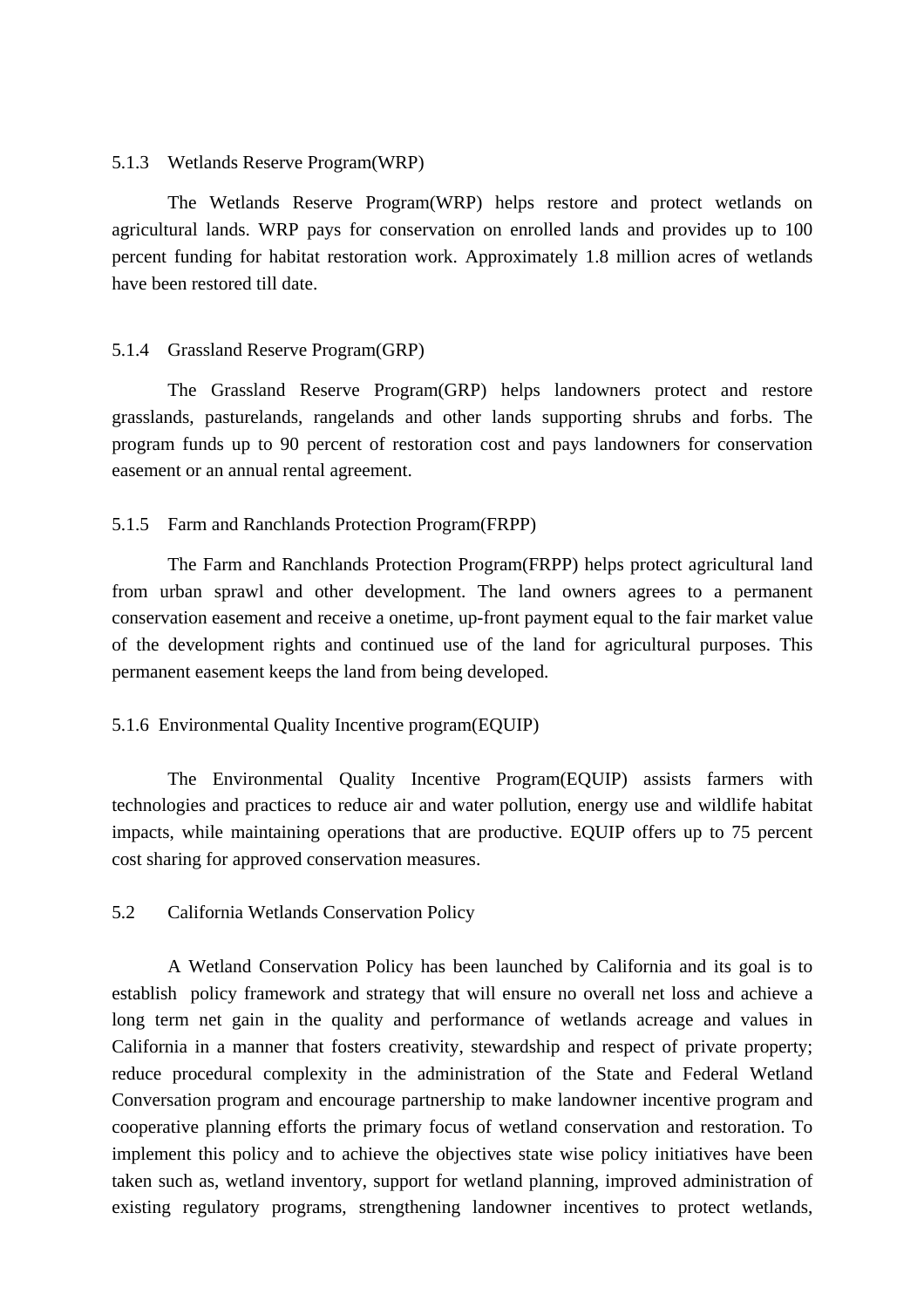supporting for mitigation banking, developing and expansion of other wetland programs and integration of wetlands policy and planning with other environmental and land use processes. For successful implementation of the polices and programs mentioned, regional projects have been developed to serve as pilots for implementing the policy. An interagency wetlands tasks force has been created to direct and coordinate administration and implementation of the policy.

Thus various conservation programs have been launched by the Govt. of US to provide financial and technical assistance to the farmers to conserve natural resources of the country.

The Govt. of India is being forced to continue and further distort policies to protect farmers profitability, notwithstanding widespread and extensive resource degradation problems for example, declining water table in the high productivity northwest irrigated region will seriously constrain productivity and ecology of the region. High levels of fertilizer use, decreasing resource use–efficiency and burning of plant residue are increasingly contributing to groundwater pollution and increased emission of green houses gases (GHGs). With continuously deteriorating resources, widespread problem of soil and water contamination and eroding ecological foundation, sustainability of agriculture is becoming highly questionable. Hence, there is need to develop Conservation Agriculture Policy for sustainability. In India the Govt. of India has launched Watershed Development Programmes which ensure protection of land by conserving water and reduction of soil loss. Use of zerotill drills is being propagated and govt. is giving subsidy on these drills. Front line demonstrations of these zero-till drills and other machines such as laser land leveler, raised bed planter, straw combine, straw baler are being carried out by the State Department of Agriculture to promote CA. A rice-wheat consortium has also been formed by the Indian Council of Agricultural Research which is promoting CA technologies for R-W system but as such no CA policy has been formulated. The developing countries cannot afford to have policies like US where a large amount of incentives are being given to the farmers for practicing CA.

To promote Conservation Agriculture by the farmers, the government needs to provide few incentives so that this technology is adopted by the farmers instead of enforcing it on the farmers. There should be free involvement of the farmers and the entrepreneurs in the CA programmes of the Govt. instead of using the Govt. machinery of extension for propagating the technologies. The following incentives be provided by the Govt. for adoption of CA by the farmers.

# **1) Minimum support price for growing other crops in place of paddy or crops using excessive water.**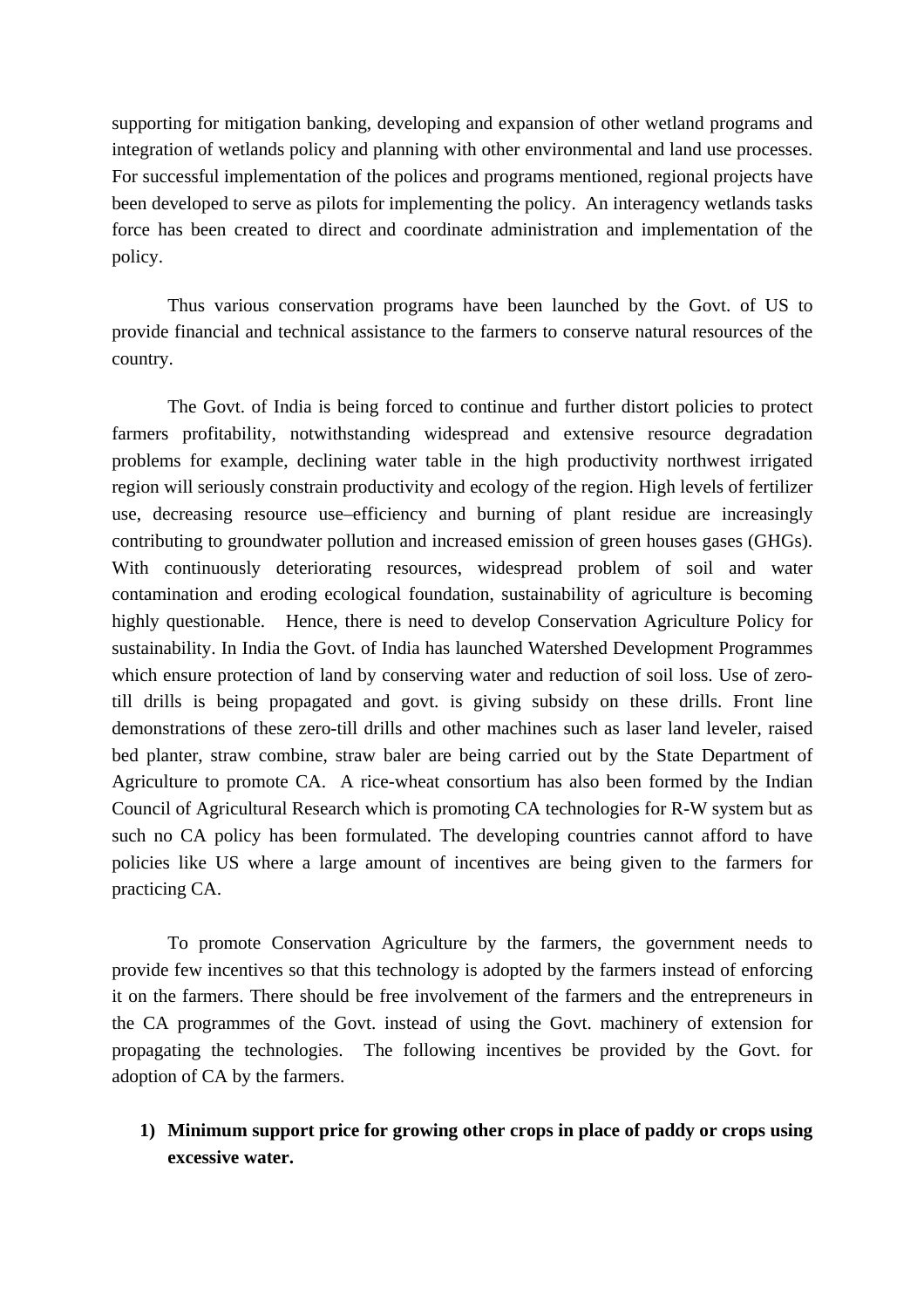- **2) Subsidy on buying farm equipment such as, rotavator, laser land leveler, zero till drill, straw combine, strip till drill, roto-till, raised bed planters, drip and sprinklers, straw combine, straw cutter cum spreader, straw baler etc.**
- **3) Institutional financing at a low rate of interest for purchase of Agriculture machines mentioned above.**
- **4) Increased tariff on electricity, removing free distribution of electricity.**
- **5) Public Private Partnership to adopt RCTs and development of new equipment.**
- **6) Consolidation of land to increase efficiency of farm implements.**
- **7) Encouraging formation of cooperatives to take up CA practices.**

# **6. Conservation Agriculture strategies adopted in India**

## **a) Conservation of Water through**

- Paddy sown in unpuddled soils
- Paddy sown on side of ridges
- Less frequency of irrigation
- Introduction of laser land leveler saving in cost and  $25\%$  saving in water

# **b) Conservation Tillage studies**

Development and demonstration of zero-till drill strip till drill, roto-till drill, till planting machine and raised bed planter.

# **c) Farm Residue Management through**

- Stubble shaver
- Straw chopper cum incorporator, both aid in direct drilling
- Straw combine
- Straw baler
- For exhaust gas emissions norms have been set up for tractors  $\&$ other road vehicles.
- Fuel standards have been set up  $\&$  have resulted in reduction in air pollution .
- Compressed natural gas use in buses trucks, Auto & Taxis in some metropolitan cities – resulted in reduction of air pollution.
- Introduction of biofuels  $&$  their mixing with fuel (5-10 %) is recommended – save foreign exchange & reduce GHGs

# **7. Conclusions**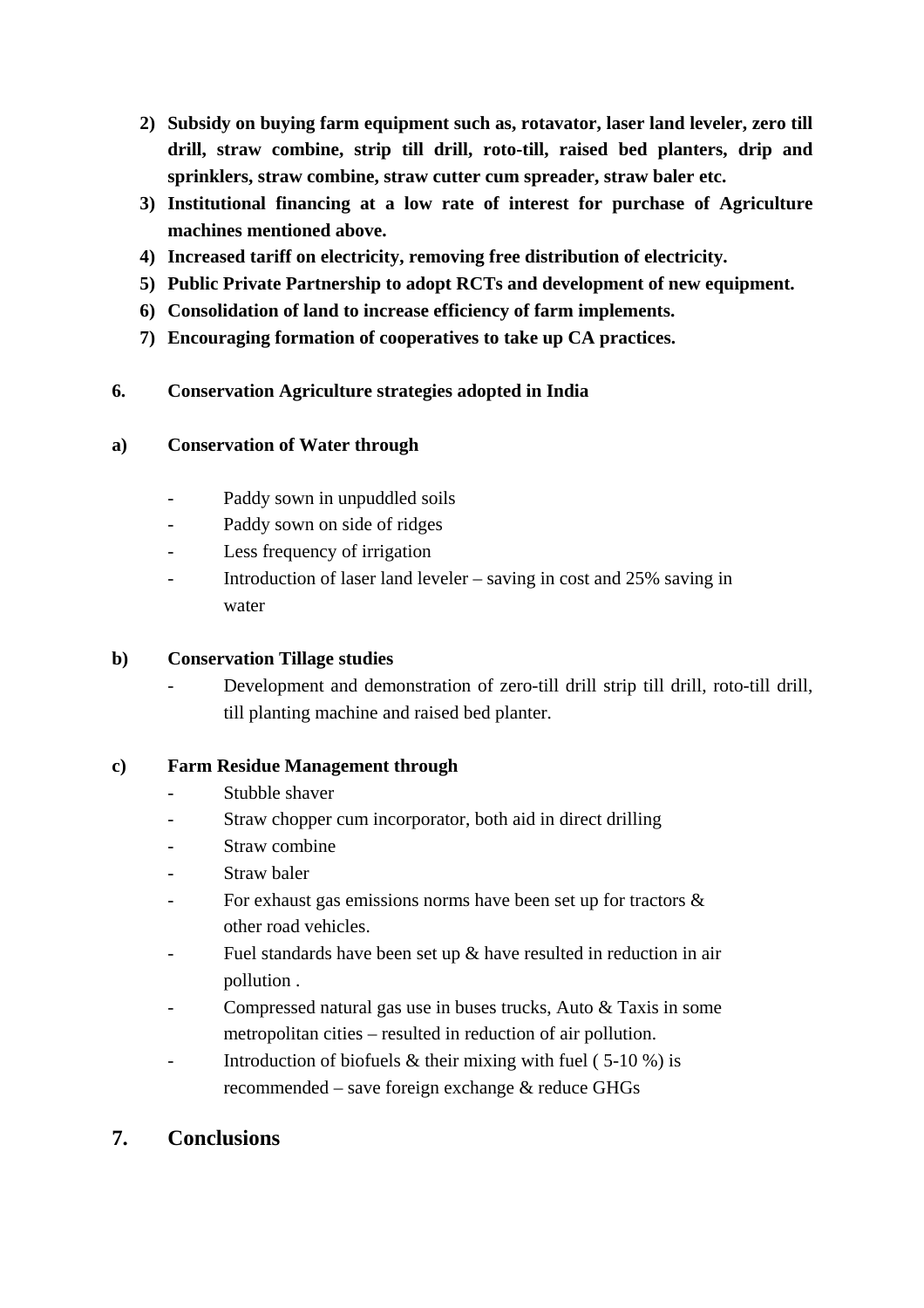Conservation Agriculture and productivity enhancing measures have become complementary. Earlier the emphasis was to increase productivity by growing high yielding varieties and increase use of inputs without any concern for environment. A shift in concept has become necessary in view of the widespread problems of resource degradation, which accompanied the past strategies to enhance production with little concern for resource integrity. Hence, there is need to integrate productivity by giving due attention to resource conservation technologies, quality and environment. A good number of equipment for conservation of agriculture such as, laser land leveler, zero till drill, strip till drill, roto drill, till planting machine, raised bed plant, pre-germinated paddy seeders, Happy combo seeder, sprinklers, straw baler, straw combine, straw cutter cum incorporator have been developed in India and abroad. These need to be demonstrated and popularized by conducting front line demonstrations at farmer's field. The Govt. should provide subsidy on purchase of these costly machines to cooperatives or self help groups. The Govt. of India has launched Ricewheat Consortium to promoted Conservation Agriculture through the use of equipment technologies generated. Following CA would help in utilizing the different inputs efficiently and effectively, reduce soil degradation, conservation of different resources, reducing cost of production and also thereby help in enhancing productivity and production and reducing GHG Emissions.

### **References:**

Anonymous. 2002 "Rotoary Tillage – A Better Resource Conservation Technology" Directorate of Wheat Research, ICAR Agrasain Marg, Karnal – 132001, India.

Anonymous. 1984 The 'Cult' of winter cereals, 1CI Publication, U.K.

Abrol. I.P and Sunita Sangar. 2006 "Sustaining Indian Agriculture –Conservation Agriculture the way Forward". Current Science Vol 91(8) :1020 – 1025

Chandra, P. et. al. 2004 "Increasing the Productivity of Under utilized Lands by Targeting Resource Conserving Technologies - AGIS/Remote Sensing Approach – A case study of Bathia District, Uttar Pradesh in the Eastern Gangetic Plains, CIMMYT, NASC, New Delhi - 110012

Derpsch Rolf. 1999. "Frontiers in Conservation Tillage and Advances in Conservation Practices" Proceedings during 10th ISCO Conference 24-28 West Lafayette USA

Jat, M.L. et. Al. 2006 "Laser Land Leveling A Precursor Technology for Resource Conservation" Rice-Wheat Conservation Technical Bulletin 7, PDCSR, Modipuram & CIMMYT, NASC, New Delhi – 110012

Khan, A.H. et. al. 2004 "Resource Conserving Technologies for Rice Production". Rice\_Wheat Conservation Travelling Seminar Report 5, CIMMYT, NASC, New Delhi.

Mishra B. 2003 "Proceeding of the National Steering Committee Meeting (Ricewheat) at NASC, New Delhi – 12 on 6th December,

Mittal, V. K. et al. 1985 "Research Digest on Energy Requirements in Agricultural Sector (1971 – 1982)". AICRP on Energy Requirement in Agriculture Sector, CIAE, Bhopal.